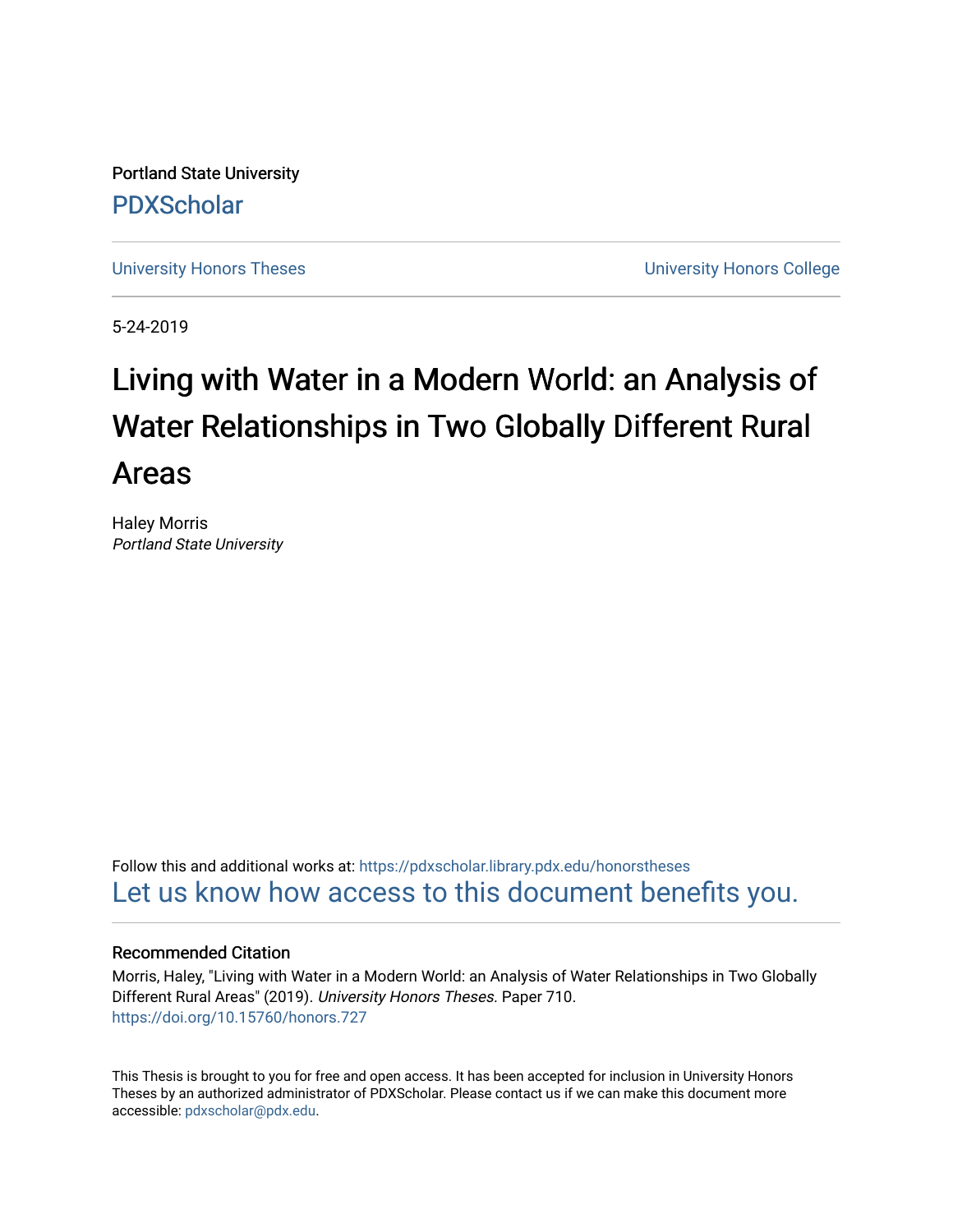# **Living with water in a modern world: An analysis of water relationships in two globally different rural areas**

**By**

**Haley Morris**

# **An undergraduate honors thesis submitted in partial fulfillment of the**

**Requirements for the degree of**

**Bachelor of Science**

**in**

**University Honors**

**and**

**Geography** 

**Thesis Adviser**

**Idowu (Jola) Ajibade** 

**Portland State University**

**2019**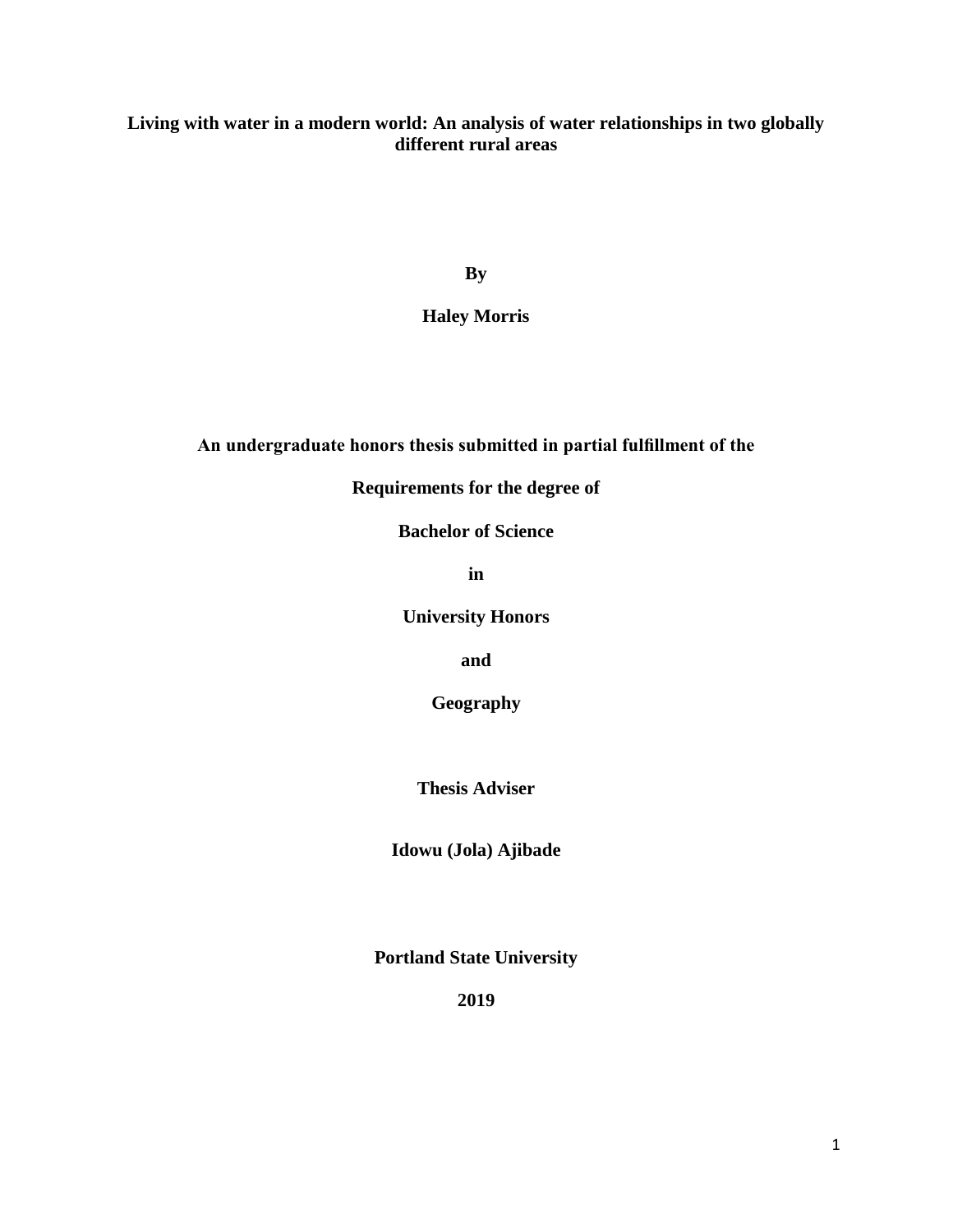## **Abstract:**

This paper investigates how embodied emotions influence access, allocation, and use of water among farmers experiencing droughts. The paper engages with the hydrosocial cycle and emotional geographies to understand how power dynamics and emotions shape nature-society relations. Case studies of droughts in western Rajasthan, India and central Arizona, United States were used to highlight how social and political factors play out through embodied emotions with access, allocation, and use of water. Peer reviewed secondary materials were used for the overall qualitative literature analysis. While, a qualitative thematic analysis on existing theoretical and empirical literature was used to code how emotions influenced the way water was accessed, allocated, and used during these particular drought periods. My findings suggest that embodied emotions with water are considered more in western Rajasthan's decision making processes than central Arizona's. Based on this research a clear gap in the hydrosocial cycle has been identified, which outlines the missing element of embodied emotions with water. This calls for a rethinking of the hydrosocial cycle that extends beyond social and political factors but also considers embodied emotions in nature-society relations.

# **Table of Contents**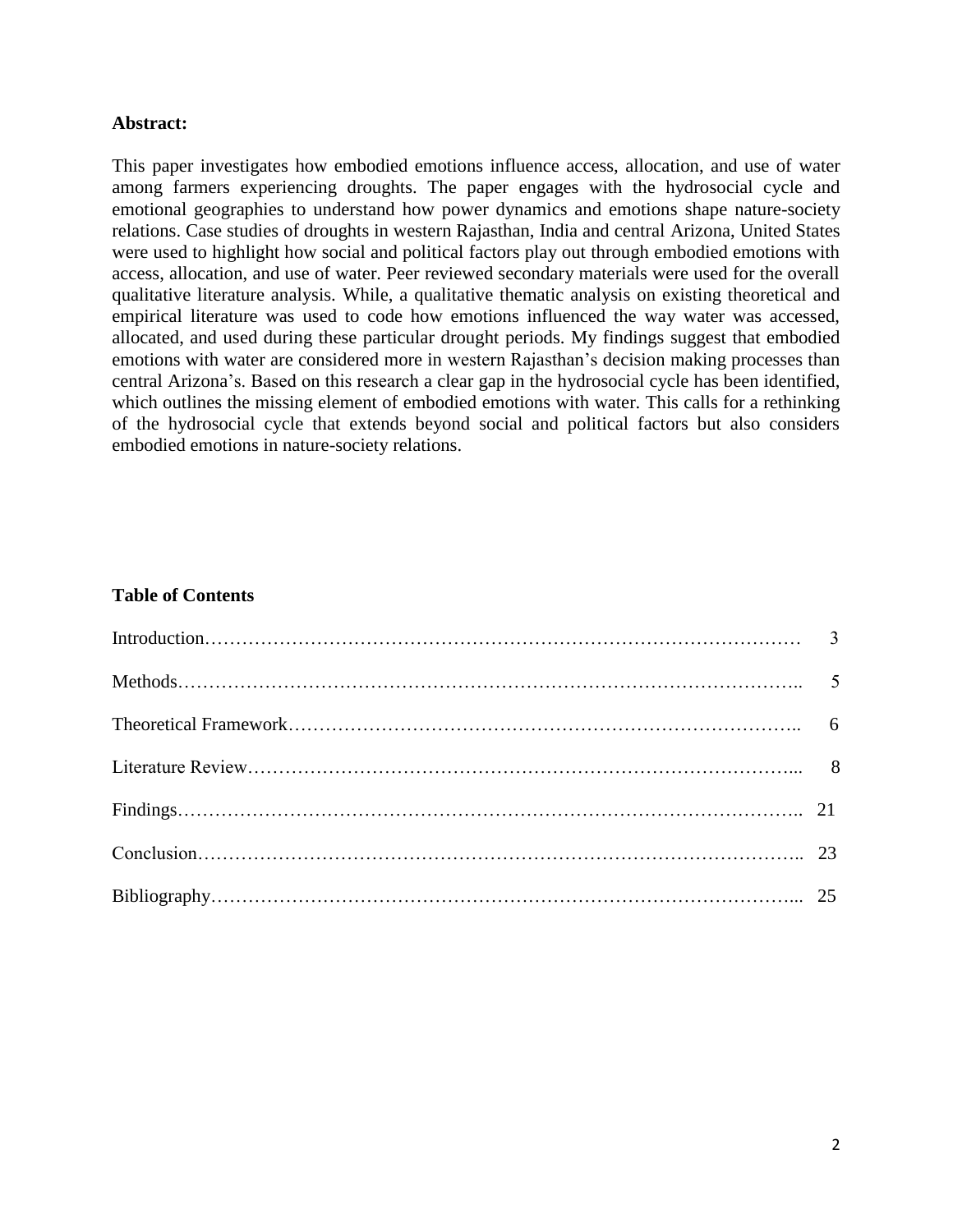#### **Introduction:**

Droughts are becoming increasingly prevalent in semi-arid regions, leaving farmers in water scarce situations. This is in part due to climate change impacts, such as unpredictable rainfall and depleted groundwater resources. Recent research on impacts of climate change affecting farmers in rural areas have discussed ways to adapt to vulnerabilities, and have touched on topics of adaptation, mitigation, and resilience (Nyantakyi-Frimpong and Bezner-Kerr, 2015; Haden et al., 2012). Stresses have also been placed on water resources through groundwater pumping and reallocations of water in response to rapid urbanization and land development. Neither of which consider the "emotive realities that have direct bearing on how resources are accessed, used, and fought over" (Sultana, 2011, p.163). A non-monetary valuation of water resources which views water as a living element instead of a commodity to be traded for the highest economic return.

Two regions who have faced these water scarcity challenges are western Rajasthan, India and central Arizona, United States. These rural areas have previously been known as agricultural hubs. But, with increasing populations in urban spaces, a monetary value has been placed on natural resources which has left these farmers with a lack of decision-making power. This is largely due to the privatization of regional water resources by corporate interests, which has resulted in depleted groundwater resources that farmers heavily rely on for irrigation. In this paper, I argue that an approach to addressing water scarcity in western Rajasthan and central Arizona must go beyond the narrow focus of monetary valuation, to also include embodied emotions felt by farmers when accessing, allocating, and using water.

Scholars such as Linton and Budds (2014) have identified how social and political factors shape water issues, which is modeled through the hydrosocial cycle theory. Their conceptualization of the hydrosocial cycle "offers a critical approach that prompts us to consider how water internalizes and reflects social and power relations that might otherwise remain invisible" (Linton and Budds, 2014, p. 178). While, power dynamics do in fact impact decisionmaking in the governance of water and creates disparities between social groups. I argue that there is an absence of how these power structures influence embodied emotions in the hydrosocial cycle. Thus, the existing hydrosocial cycle does not provide a complete analysis of emotive realities that influence how societies are affected by water scarcity challenges. This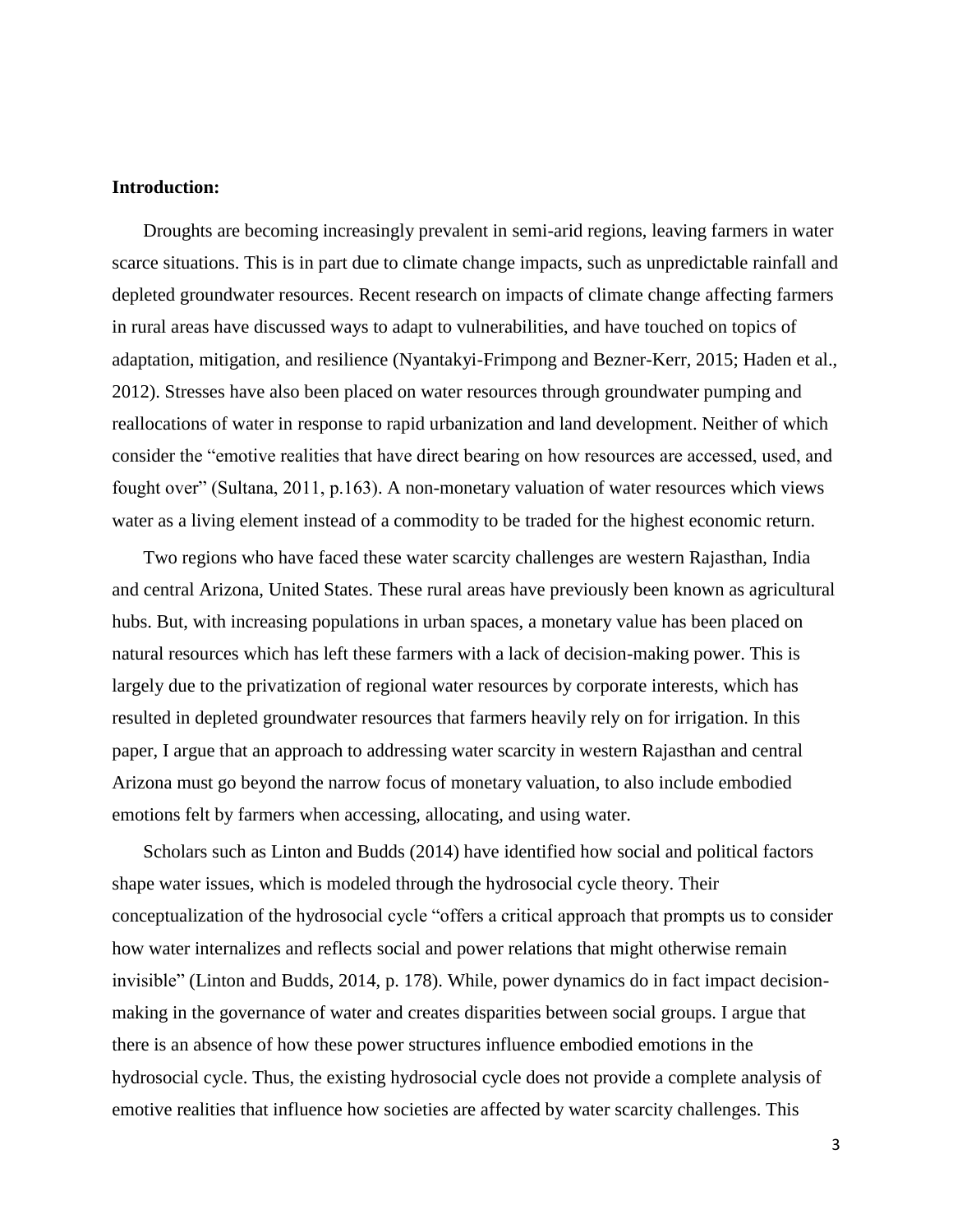article extends these debates by exploring the complexities of emotional geographies in the context of nature-society relations in order to shift perceptions of how and why embodied emotions affect the way rural farmers access, allocate, and use water when facing water scarcity.

Recent scholarship on emotional geography has shed light on the "emotive realities that have direct bearing on how resources are accessed, used, and fought over" (Sultana, 2011). Existing literature focused specifically on how emotions toward water affect how the resource is managed and influence disparities between different classes, genders, races, etc. These disparities between water issues show up in both the Global North and Global South. However, Sultana clarifies that "some of the issues found in the Global South versus the Global North may vary depending on context, but they are similar in that water crises produce sufferings and injustices that can be solved" (Sultana, 2018, p. 485). By taking into consideration these similarities and differences between nature-society relations in the Global North and Global South, I will lay out this research and identify the gap by detailing two case studies of specific drought periods in western Rajasthan, India and central Arizona, United States. Further, in the literature review I will explain how the different emotions were dictated by how the resource was accessed, allocated, and used among farmers.

My interest in this interaction between embodied emotions and natural resources, centered on specific drought periods between the Global North and Global South is driven by two different frameworks. First, through the lens of the hydrosocial cycle, to consider how social relations dictated environmental processes and created disparities between social power relations. Second, an emotional geography framework will be used to explore how embodied emotions dictated the way that natural resources were accessed, allocated, and used between farmers in western Rajasthan, India compared to central Arizona, United States. In particular, emotional geographies scholarship will be used to highlight a gap in the hydrosocial cycle that outlines the missing element of embodied emotion with water.

Based on the gap in existing literature, the questions driving my research are: 1) how can we determine nature-society relations and embodied emotional connections with water in two culturally and geographically different areas? 2) In what ways are government interventions helpful with combating water scarcity for farmers, if at all? 3) How do traditional farming methods elucidate positive embodied emotions with water? While, taking into consideration governance, political, economic, and gendered factors that affect farmers in these regions, I will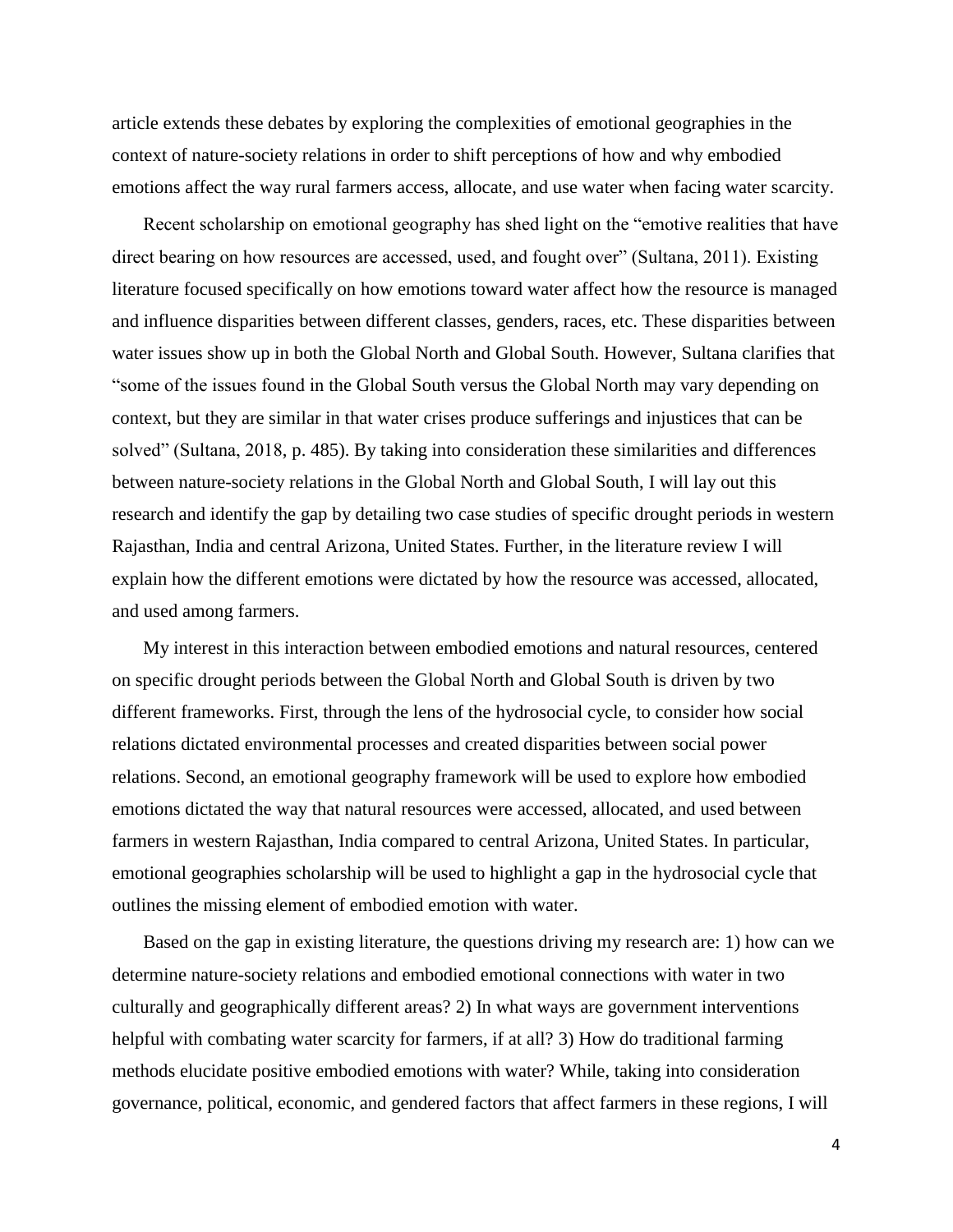further argue the important role that emotions play in terms of access, allocation, and use of water.

#### **Methods**

In this study I used secondary materials for this qualitative literature analysis which were based on existing studies drawn from a variety of journals, and found using Google Scholar and JSTOR. These consisted of scholarly peer reviewed economic, political, and environmental articles related to water resources with a specific focus on groundwater and farming in western Rajasthan, India and Central Arizona. The time frame of the specific case studies ranged from 1995 to 2008.

Altogether, 22 peer reviewed articles were reviewed for the literature analysis. 6 of those articles were used to analyze how and why emotions were felt when accessing, allocating, and using water during the 2002 drought in western Rajasthan, India, one of the worst droughts in Rajasthan's history. The same number of articles were used to conduct the same analysis on the thirteen year drought in Central Arizona from 1995-2008, the longest and most impactful drought period of central Arizona's history. The remaining 10 articles were used to support the theoretical framework and the overall analysis of the research. The literature review covered both theoretical and empirical studies on the hydrosocial cycle, emotional geography, water justice, agriculture, climate change, and water governance.

A qualitative thematic analysis was used to code how and why emotions were felt when accessing, allocating, and using water based off of 6 different emotions (stress/anxiety, frustration, concern, relief, peace, and hope) experienced during the drought period in each location. The chosen emotions were extracted from emotions used in Farhana Sultana's *Suffering for water, suffering from water: Emotional geographies of resource access control and conflict*. The goal of the thematic analysis was to identify key features which were accomplished through coding the emotions. "Codes are the building blocks for themes, (larger) patterns of meaning, underpinned by a central organizing concept - a shared core idea" (Clarke, 2017, p. 297). Tied to each coded emotion was a larger theme, drawn from social and political structures which influenced that particular emotion.

For the coding process, if the article referenced privatization, re-allocations, control, technology, development or anything of the like, then the emotion was coded as frustration. This is because a means of control was inflicted upon these communities through pipelines, dams, and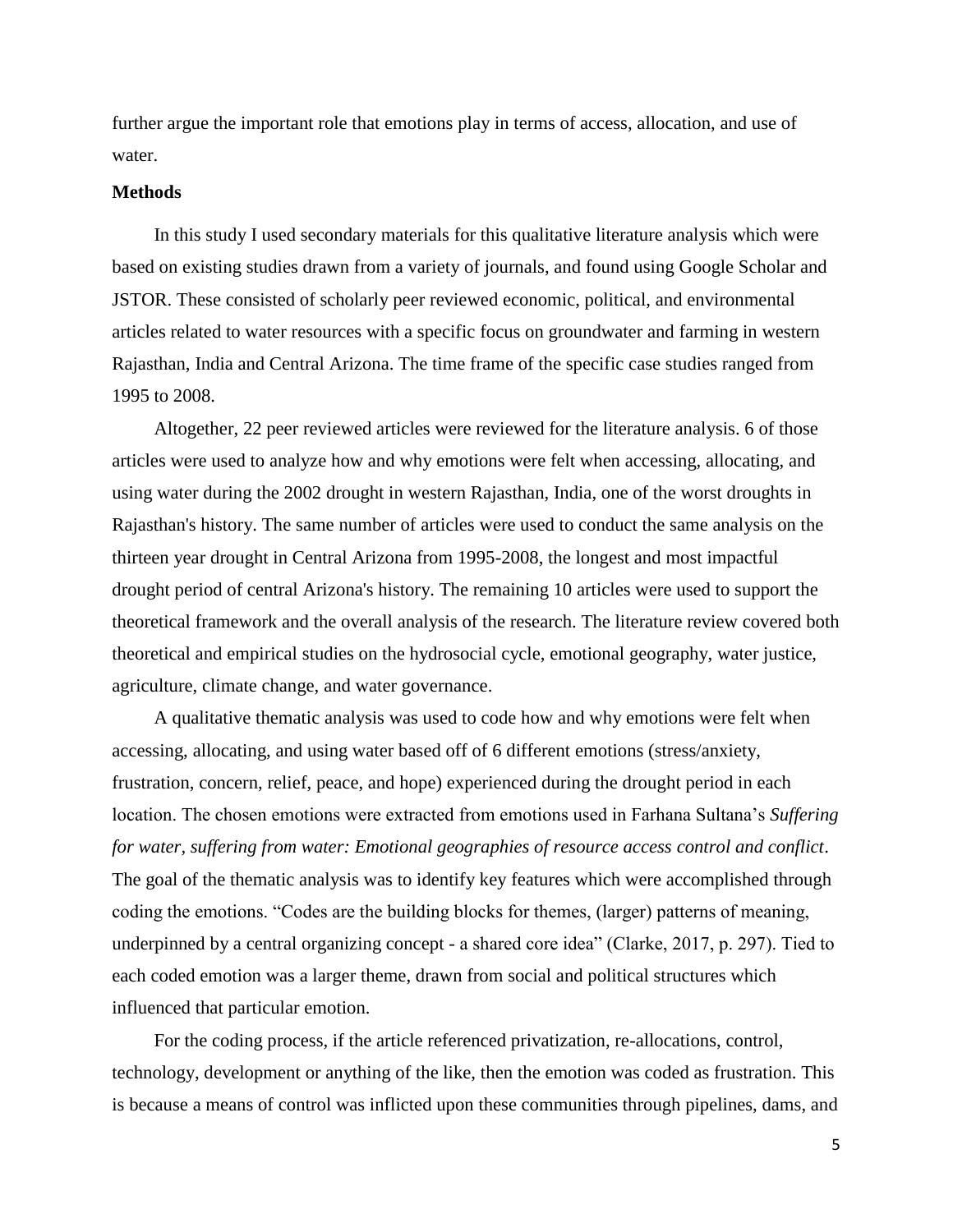canals. This frustration stemmed from state and national governments commodifying the natural resource and forced the communities to adhere to modern infrastructure created by privatization. Additionally, if climate change, vulnerability, or unsustainable water consumption were the main focus then stress/anxiety was coded. This is because climate change impacts were unpredictable which left the community stressed and anxious about the vulnerable situations they were in. Concern was coded if farmers and residents did not get a say on how to combat water scarcity. If there were conflicting views and opinions between citizens, scientists, and governments on how to combat water scarcity, then concern was the coded emotion due to the concern about the future of their groundwater resources.

Hope was coded if privatization and infrastructure were decreasing in the future, which would lead to easier access, allocation, and use of water. If there was a positive governmental or ecological change such as minimized impacts from privatization then relief was the coded emotion. Although, if there was no concern with government intervention and residents were primarily able to use their traditional methods, then I coded that emotion as peace due to their water secure situations. By using these two case studies as a reference, this research aims to show how social and political structures influence emotions felt by farmers, which changes their nature-society relations with water.

#### **Theoretical framework:**

Close attention to the relationship between the hydrosocial cycle theory and emotional geography framework was important in identifying the absence of embodied emotions in the hydrosocial cycle. This social and political cycle has been widely studied in the scholarship of political ecology with the goal of viewing water as a nature-society relationship. Linton and Budds explain how "recent scholarship have explored how society shapes, and is shaped by, water, both materially and discursively, and how water is not external to social relations but rather embeds and expresses them" (2014, pg. 174). These social relations often include those in positions of power who privatize water resources and in turn gain capital accumulation by commodifying natural resources. While, in this case farmers, suffer from inequities and injustices resulting in water scarcity. These means of control have been widely studied and understood by theorists Karl Marx and David Harvey who view privatization as acts of enclosure and dispossession for certain parts of society.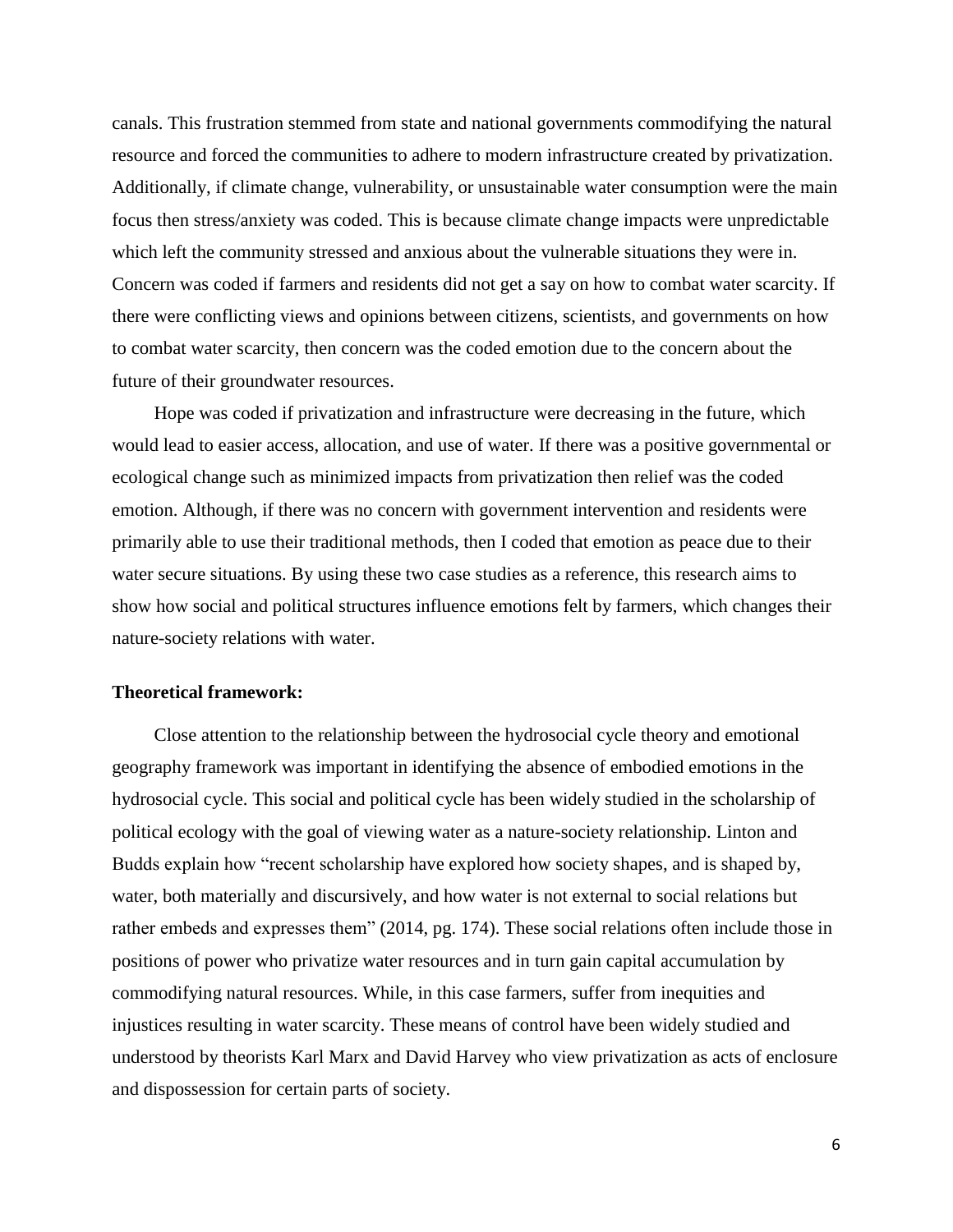Trevor Birkenholtz (2016) laid out Harvey's advancement of Marx's primitive accumulation, which "provides a framework within which to examine the state-led discursive and material strategies of alienating water from irrigating peasant farmers specifically as an ongoing process, pursued through extra-economic means" (Birkenholtz, 2016, p. 97). This is also known as eminent domain, meaning that water used for farming was transferred to centers of capital accumulation, and left farmers helpless, in drought ridden conditions. These farmers in both the Global North and Global South were subjected to economic coercion for accumulation of capital by the state, which is in fact an ongoing process. I argue that these acts of coercion should be analyzed not only through the hydrosocial cycle theory but also through an emotional geography lens to show how this control determined the way water was accessed, allocated, and used among farmer's and how emotions played a very vital role in that.

Emotional geography is an emerging field of study with the first works coming out in the early 2000's. Farhana Sultana (2011) explained how paying "close attention to the emotional geographies of water are important in explaining how 'feeling subjects' relate to water and how water mediates social relations of resource management" (pg. 164). Without considering how emotions influenced the way water was accessed, allocated, and used, water was seen as a commodity rather than a valuable resource that should be protected and appreciated. These two frameworks are paired together to show how different frameworks can overlap, and further explain how resource struggles are multifaceted and tap into emotions, politics, and the environment.



The Hydrosocial Cycle (Linton and Budds, 2014).

#### **Literature Review:**

#### **Study context:**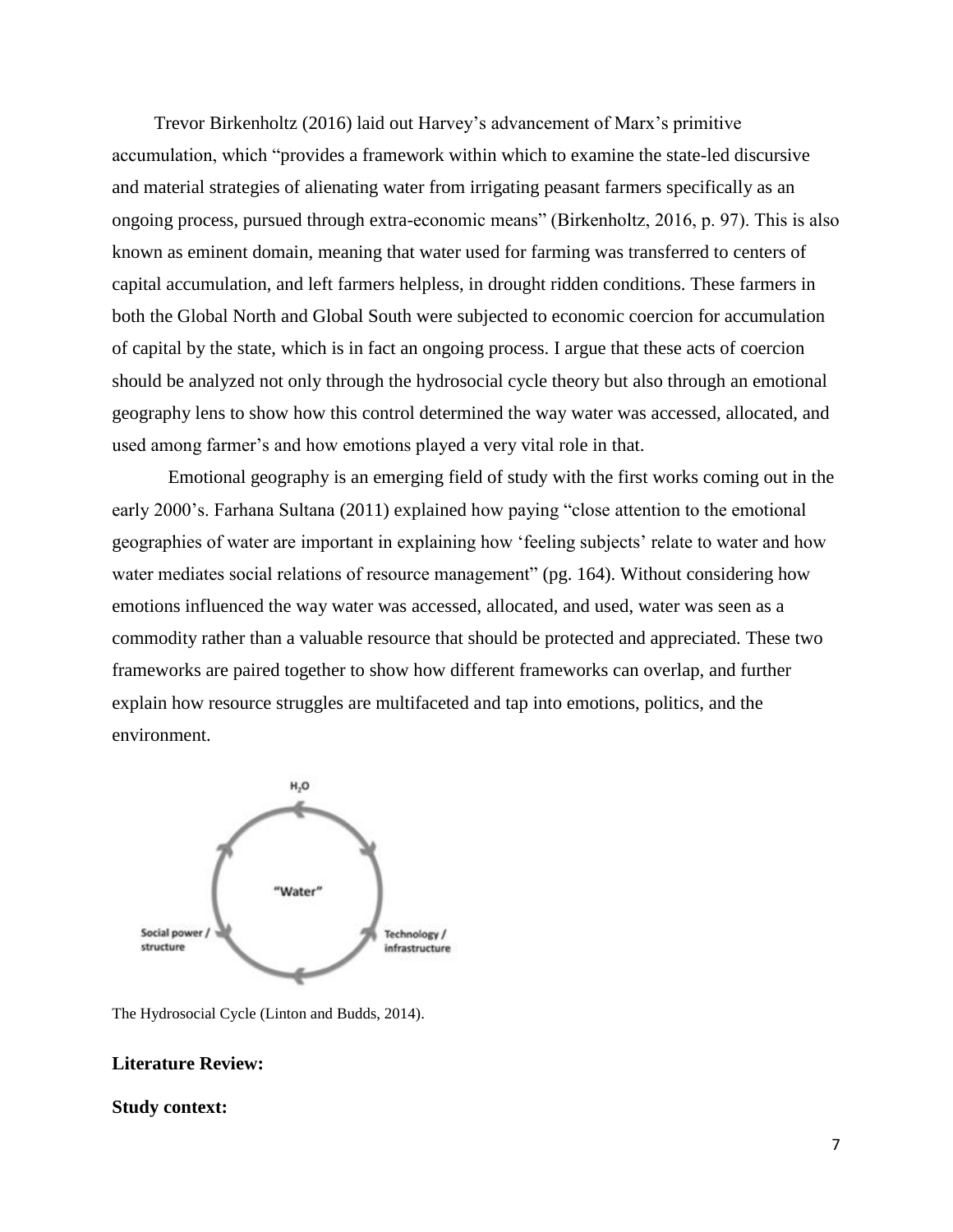Water scarcity has affected populations at both global and local levels. Through existing literature on emotional geography scholars have identified how nature-society relationships are dictated by emotions. However, there is no existing research on how emotions fit into the hydrosocial cycle, which is a critical factor that shapes how different government, economic, and political structures affect societies. Based on existing literature, empirical evidence was gathered to show how water scarcity among drought ridden areas played out all over the world, ranging from California, Australia, Bangladesh, and Ghana. In these cases, embodied emotions with water were highlighted through issues of privatization as well as cultural, gendered, and political factors that affected nature-society relations in these areas.

Dallman et al. (2013) used an emotional geography and political ecology approach to highlight conflicts over natural resources among the Winnemem Wintu tribe in California. The Winnemem tribe is one of the last of the Wintu tribes existing in Northern California. The tribe has infused both modern and traditional ways of living to keep their culture alive, and are home to ancestral landscapes and sacred spaces along the McCloud River which was once significantly more productive before modern development.

Similar to water policies in western Rajasthan and Central Arizona, a comparable water project was implemented along the McCloud River for economic prosperity and water security, which ultimately did not come to fruition. "The Central Valley Project (CVP), authorized by the federal government in 1935 and constructed by Reclamation, consists of a series of dams, reservoirs and conveyance facilities designed to ensure a reliable water supply for agricultural irrigation in California's Central Valley" (Dallman, 2013, p. 36). These developments have placed an economic valuation on natural resources by implementing dams and reservoirs which has reshaped communities' nature-society relationships by not accounting for emotional and spiritual connections with water. For example, "their lands are perceived by Reclamation and others as resources or commodities, influencing resource management agencies to prioritize water supply and other economic needs above the needs of the Winnemem" (Dallman, 2013, p. 41). This research can help to address the gap of embodied emotions in the study of the hydrosocial cycle theory as it highlights how a communities' relationship to land and natural resources are linked to embodied emotions.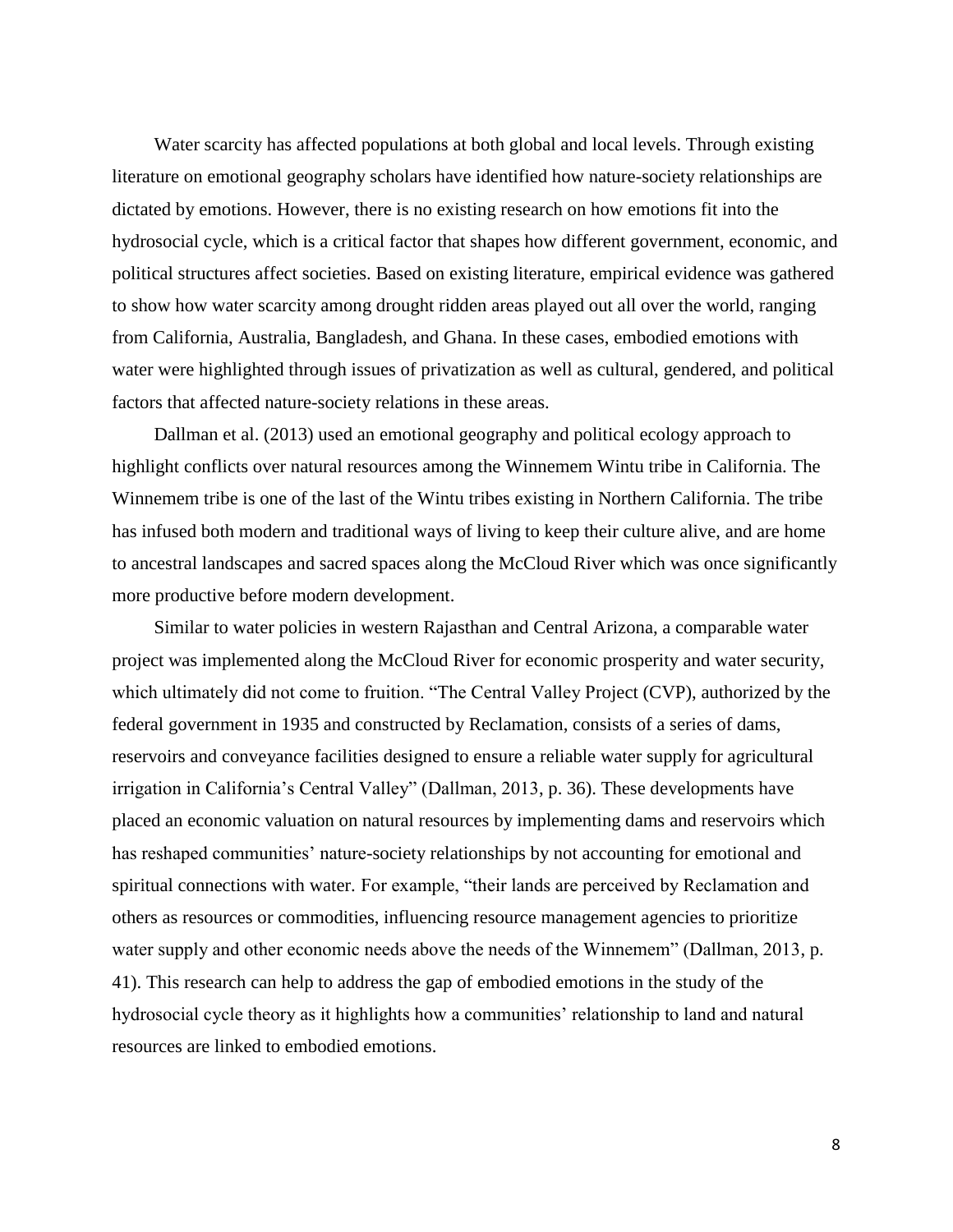Nyantakyi-Frimpong and Bezner-Kerr (2015) drew from frameworks of resilience, and vulnerability to assess impacts of climate change on smallholder farms in semi-arid northern Ghana, where more than 80% of the population is involved in agriculture. However, through development policies and abnormal weather patterns "the region has experienced severe droughts and climatic variability, with important implications for agriculture and food security" (Nyantakyi-frimpong and Bezner-Kerr, 2015, p. 41). Smallholder farmers are potentially most vulnerable to climate-change impacts, as they don't use modified seed varieties and chemicals that allow for plants to withstand droughts and other inclement weather conditions.

However, "many farmers do not worry about climate variability and change partly because traditional farming systems are set up to manage these risks on an annual basis" (Nyantakyifrimpong and Bezner-Kerr, 2015, p. 51). These farmers can be most resilient, as they have discovered mitigation and adaptation strategies to combat impacts from climate change and other factors that negatively affected their water resources. Respondents in this study shared that drought fluctuations in this area are normal, as are droughts in Arizona and Rajasthan, however, the frequency and duration of the droughts are increasing, putting farmers in water scarce situations. This research by Nyantakyi-Frimpong and Bezner-Kerr (2015) supports my research by detailing how vulnerabilities as well as adaptation and mitigation strategies to reduce climate change impacts influences farmer's embodied emotions which dictates how and why they access, allocate, and use water the way they do.

Sultana (2011) used an emotional geography approach in her research on access, use, control, and ownership of safe drinking water in Bangladesh to explain how emotions in real life play out in many different ways, and are often dictated by different conflicts and meanings. Sultana focused on how resource struggles and conflicts towards arsenic contaminated groundwater were mediated through embodied emotions. She expressed that "paying attention to emotions also shows how people access existing water rights and maneuver to gain new access to water in order to fulfill everyday duties/tasks" (Sultana, 2011, p. 168). Sultana agrees that access is a multifaceted issue which needs to be more broadly understood. For example, "while access is often discussed in terms such as proximity, distance, time needed, and physical barriers, it is also linked to socio-cultural factors such as class barriers, power relations, gendered spaces, and emotional labor needed to negotiate water rights" (Sultana, 2011, p. 166). By paying attention to emotional geographies of water, we are better equipped to understand how people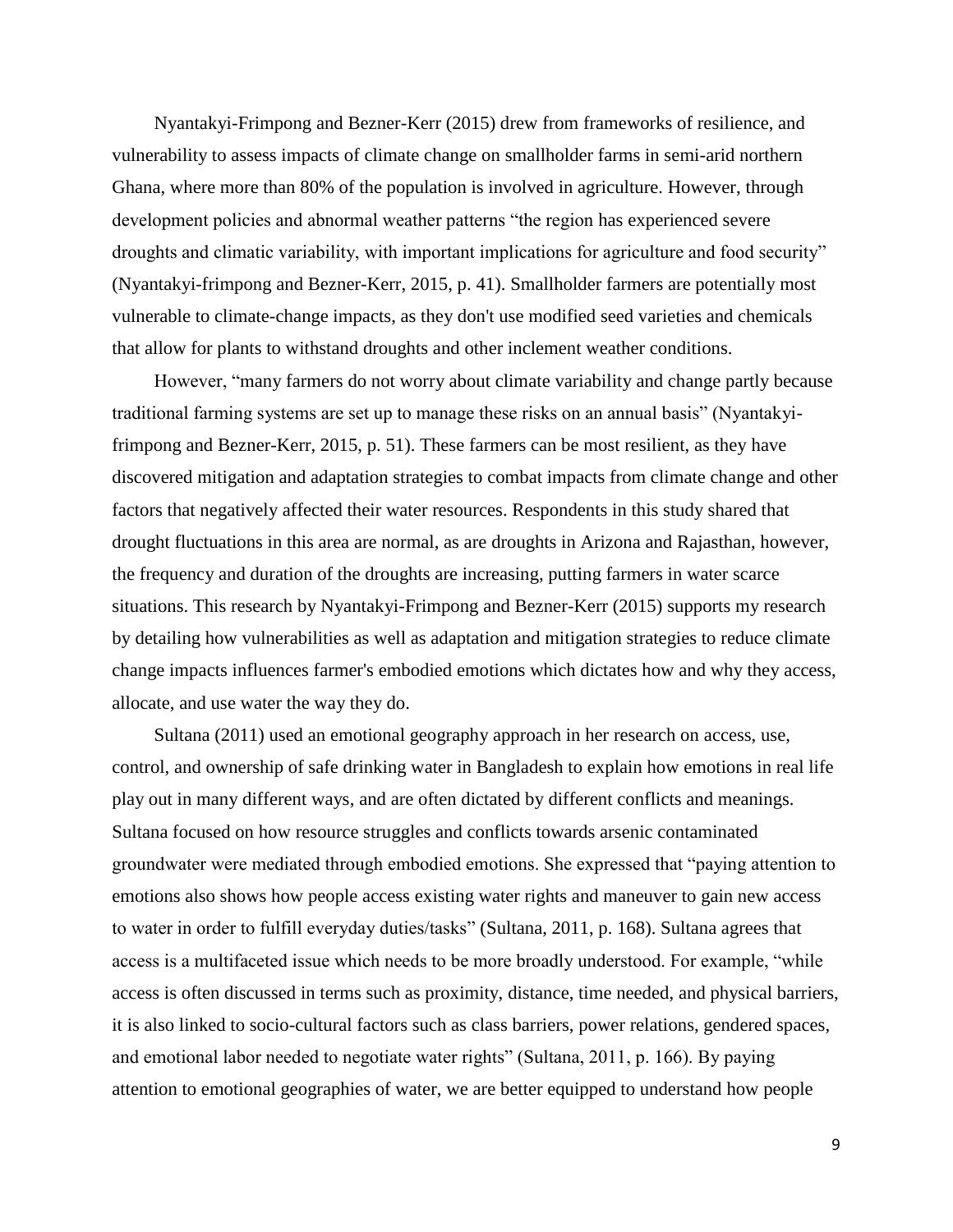respond to environmental changes and injustices, and how that plays out in their access, allocation, and use of water. This work by Sultana is useful in supporting my research on how resource struggles are experienced on an emotional level and among different social groups.

As previously demonstrated, emotional geography has been used in existing literature to highlight how embodied emotions influence nature-society relations. However, there is no existing research on how emotions fit into the hydrosocial cycle. This lack of overlap between the two frameworks is a testament to the gap I am identifying in order to shift perceptions of how we view water issues by accounting for how emotions shape access, allocation, and use of water.

#### **Study Area: Rajasthan**

Rajasthan, India is the largest and most stratified state of India, comprised of "low and high caste Hindus and Muslims with differential levels of education, landholdings, and access to off-farm income opportunities" (Birkenholtz, 2009). Rajasthan is primarily rural with 25% of its population living in cities, however, "it is expected to become 35% urban by 2020" (Birkenholtz, 2016, p. 98). Due to this increase in urban populations, Rajasthan's water supply for farming has been reallocated at a rapid rate to urban spaces for drinking water and commercial uses. However, Rajasthan has faced frequent droughts which means that water scarcity is a challenge in this state. "According to the Disaster Management and Relief Department, the Western part of Rajasthan experiences drought very frequently (one in every 3-4 years)" (Dutta, 2015, p. 55). This is mainly due to the Aravalli Mountains that run between the east and west, as the summer monsoon primarily hits Eastern Rajasthan, leaving the western part in constant water scarce situations.

The monsoon season has dictated when and what farmers could plant, based off of the two main cropping seasons for farmers, winter (Rabi) and summer (Kharif). The main staples in Rajasthan are comprised of pearl millet, vegetables, melons, soybeans, maize, and gourds. "Kharif crops are dependent upon monsoonal rainfall for water and sown in June-July and harvested in the months of September and October, whereas Rabi crops are cultivated in winter season" (Dutta, 2015, p. 54). However, with increasing impacts from climate change there has been increased unpredictability in precipitation, which has affected the timing of the monsoon season. This has impacted supplemental groundwater irrigation which is undesirable as the state is predominantly reliant on groundwater for irrigation and drinking water (Birkenholtz, 2016).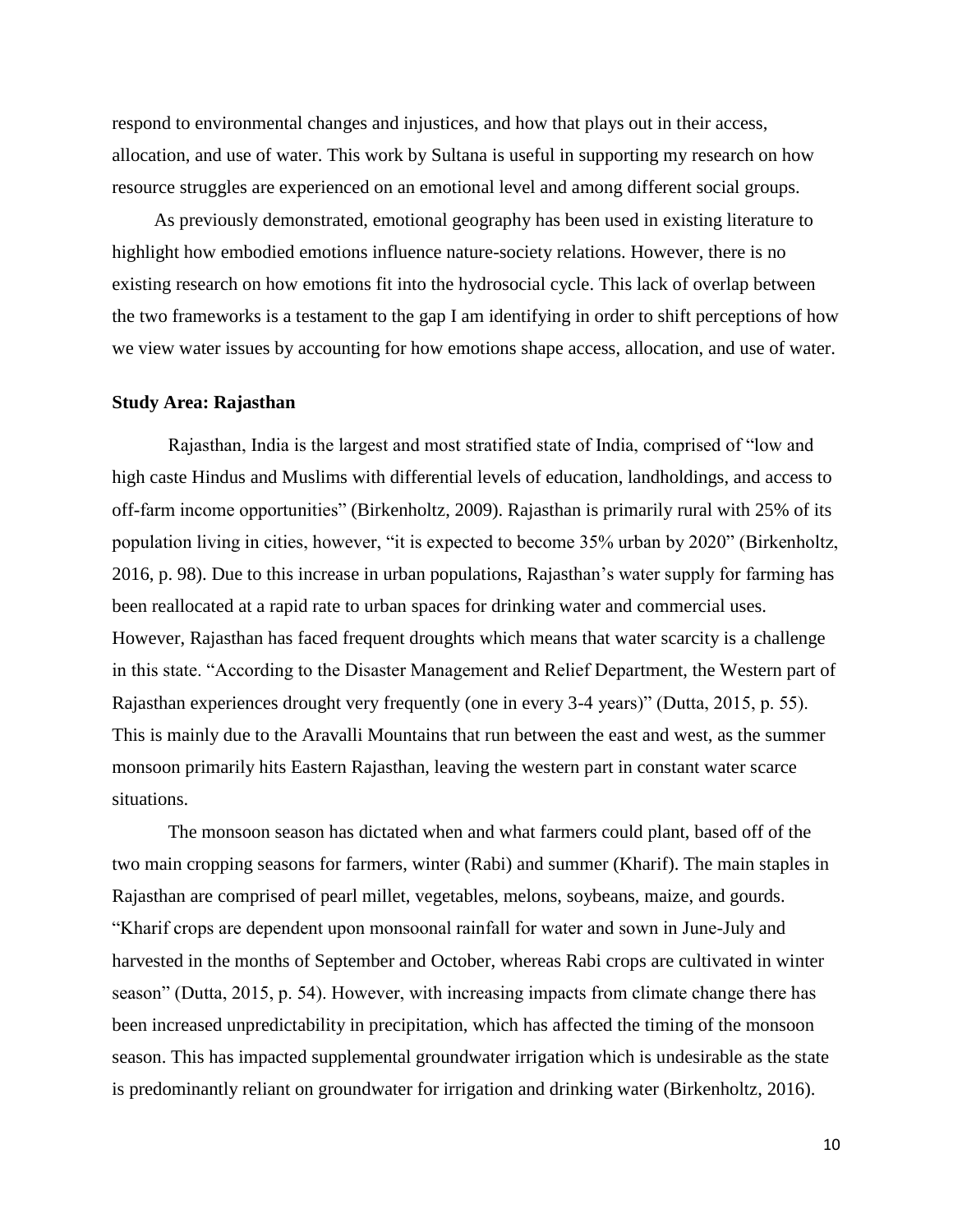The hardest hitting drought period for Rajasthan was in 2002, which left communities facing water scarcity that was hard to recover from.

In 2002 "Rajasthan had experienced one of the worst droughts during this year and it was the fifth incessant drought in the state" (Dutta, 2015, p. 57). It is important to understand the emotions that resulted from the drought as access, allocation, and use of water was more difficult than before. "Almost 40 million people and 50 million cattle were affected in the 2002 drought alone" (Dutta, 2015, p. 57). Different organizations and policies were implemented in Rajasthan with the objective to move towards water security after this drought. However, the Rajasthan State Water Policy (SWP) for example, did not necessarily support those who didn't contribute to capital accumulation, as "the SWP invokes scarcity as a rational to reallocate water" (Birkenholtz, 2016, p. 98). Additionally, Rajasthan's Public Health Engineering Department (PHED) made a shift from state-centered water allocation to market environmentalism "which encouraged the involvement of the allocation of water according to market principles of economic scarcity and efficiency" (Birkenholtz, 2016, p. 98). Through increased privatization dams and pipeline projects were implemented meaning that traditional harvesting methods have decreased. Although, some villages in western Rajasthan have remained to use those practices without government intervention, making it easier to access, allocate, and use water.



Fig. 2 Drought frequency in Rajasthan (Dutta, 2015).

#### **Study Area: Arizona**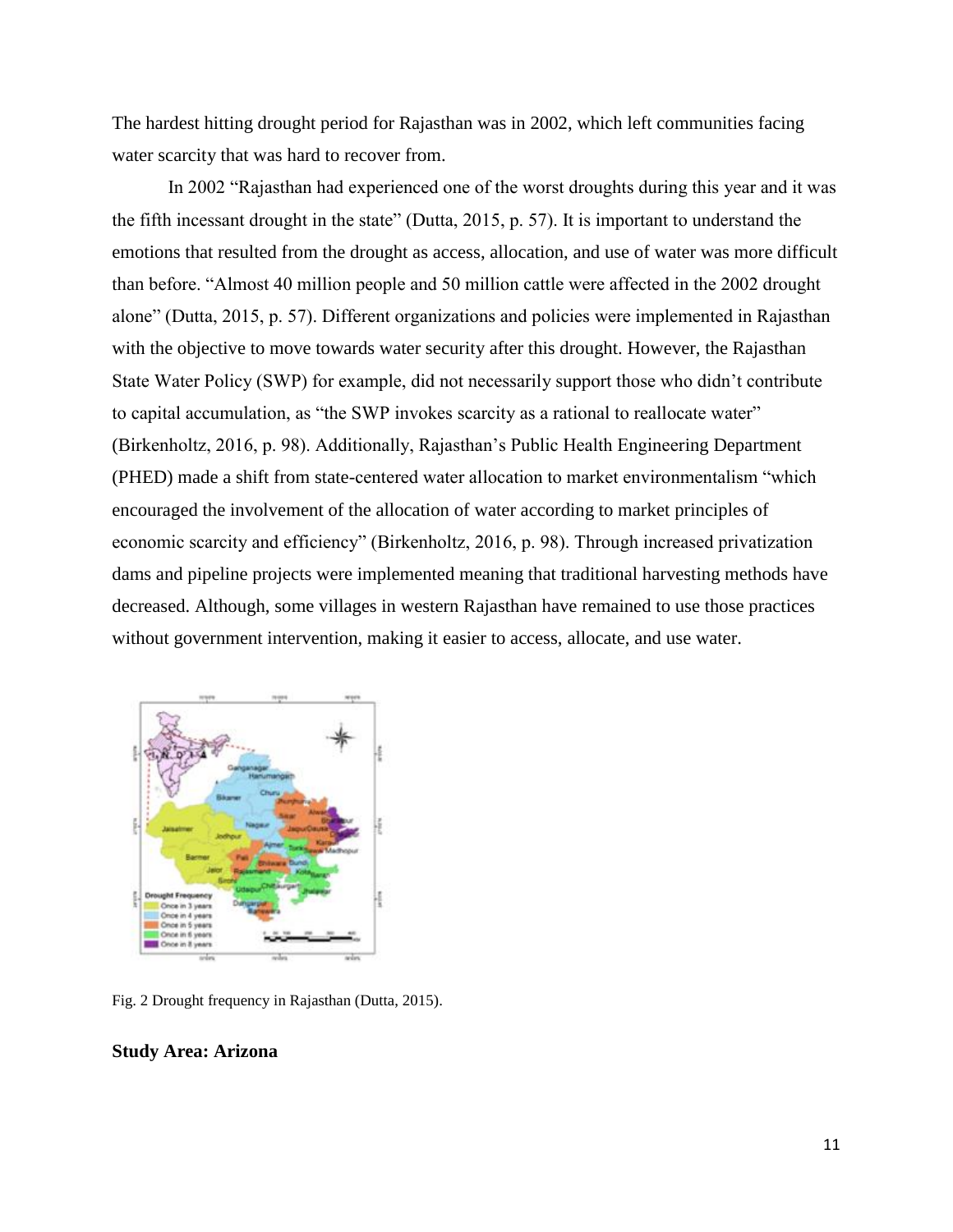Similar to Rajasthan, India, Central Arizona is comprised of places both rural and urban including Prescott, Sedona and Camp Verde. The Salt and Verde River Watersheds as well as the Gila River are located in this region, which are also connected to the Phoenix metropolitan area. Arizona is semi-arid "receiving less than eight inches of annual precipitation" (Larson, 2009, p. 1016). In turn, with increasing urban populations water is being diverted from agriculture to industrialization by groundwater pumping, leaving farmers with an inadequate amount of water to support their agricultural practices. Unfortunately, "with a current annual growth rate of 3%, the state's population is projected to reach 9 million by 2025, nearly doubling its current level" (Bolin, 2008, p. 1494). Water in this region is being used for land development and real-estate construction, due to the huge housing boom in the past 20 years.

Even with increasing urban populations, agriculture still remains vital to Arizona's economy. But, with rapidly depleting groundwater levels due to climate change and capitalistic motivated management strategies, farmers are more vulnerable to water scarcity challenges. Because of this, some farmers have integrated water efficient crops such as beans and vegetables. Although, farmers are still trying to integrate crops such as cotton, citrus, wheat, and alfalfa, which were staple crops for the first settlers in this region, known as "the ancient Hohokam, who developed expansive irrigation networks, which were adopted by subsequent settlers" (Coles, 2009, p. 298). However, the creation of the Salt River Project (SRP) in the early 1900's resulted in degradation to the Hohokam tribe's land and natural resources through privatization.

Traditional harvesting systems used by the Hohokam for farming were not appreciated by government entities, even though they did not harm the environment like modern technologies today do. "While their construction and abandonment resulted in part from environmental constraints (hydroclimatic, tectonic, geomorphic) their control was a structural element of the organization, cooperation and urbanization of complex societies" (Purdue, 2015, p. 586). Their harvesting system allowed them to follow climatic changes and water variability in a sustainable way, unlike modern infrastructure today.

The "SRP operates seven dams, 248 groundwater wells and, 1,300 miles of canals and laterals" (Phillips, 2009, p. 110). It is important to consider how the SRP has primarily provided water to urban customers, while depleting water resources for farmers. Through the implementation of the SRP project there have been negative consequences to both the environment and farmers resulting in water scarcity. "In 2008, Arizona began its 13th year of

12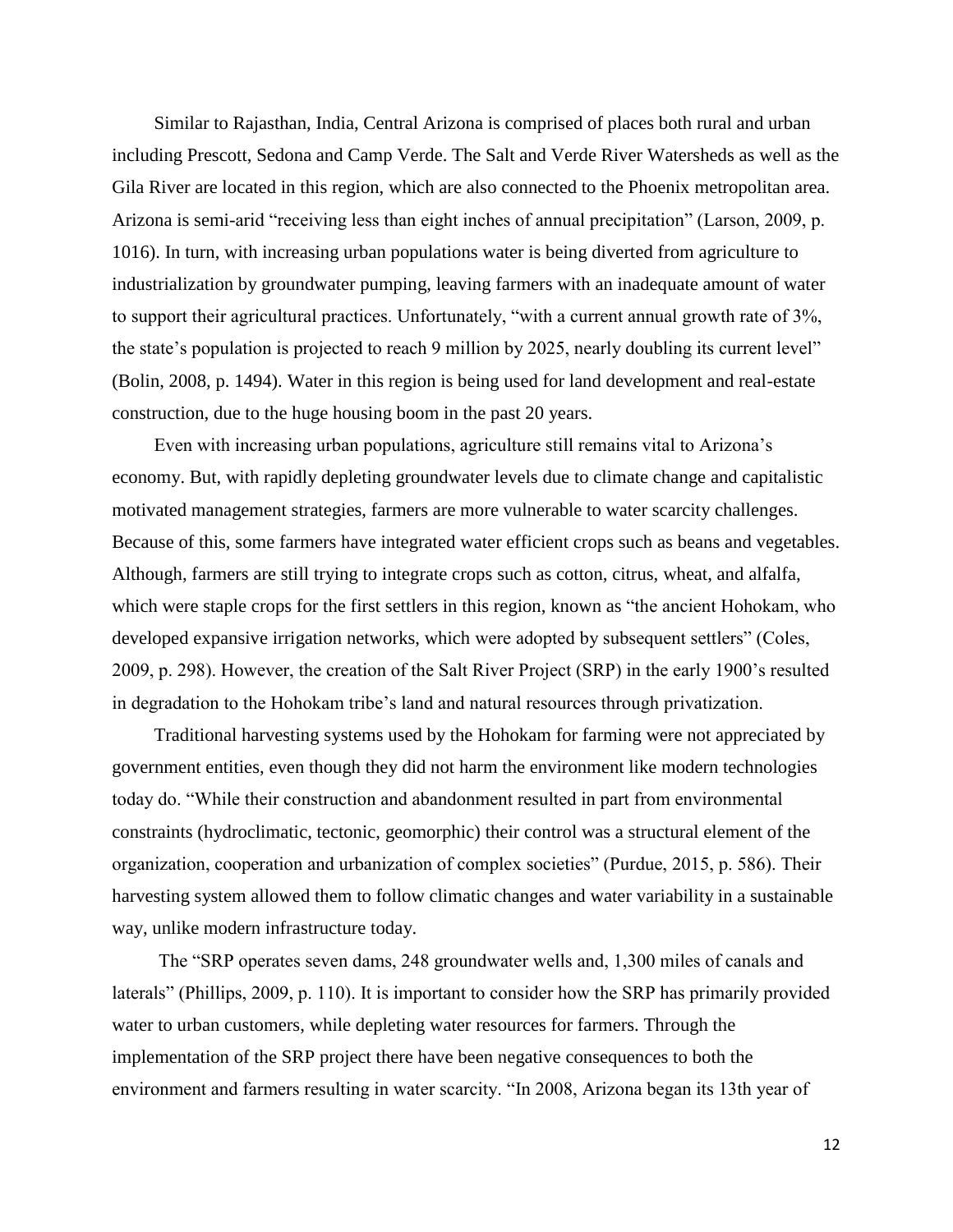drought, the longest in SRP history" (Phillips, 2009, p. 116). This drought was exacerbated not only by climate change, but by water reallocations, both of which depleted the groundwater in central Arizona, significantly affecting farmers (Phillips, 2009). As a result of this drought, farmers had to face emotive realities in coming to terms with the new ways that water would be accessed, allocated, and used.



Fig. 3 Central Arizona (Philips, 2009).

#### **Analysis**

#### **Emotions: Rajasthan, India**

Empirical evidence was gathered from 6 articles focused on water scarcity as a result of the 2002 drought period in Rajasthan, India. Each peer-reviewed article was coded by emotion based on how and why varying governmental policies and projects, as well as political, social, and cultural factors influenced embodied emotions with water. Outlined below are the embodied emotions felt during and after this historically impactful drought which influenced the way water was accessed, allocated, and used the way it was among farmers.

#### **Stress/Anxiety**

During the seasonal monsoon in Rajasthan, India there is plenty of water everywhere, flooding villages and towns, but not enough of that water soaks into the ground for agriculture throughout the year. With an increase in climate change impacts, farmers have been very stressed and anxious, as the timing of the monsoons are not as reliable as they once were. "Failure of Monsoon in this state called upon severe drought during the year 2002 causing long term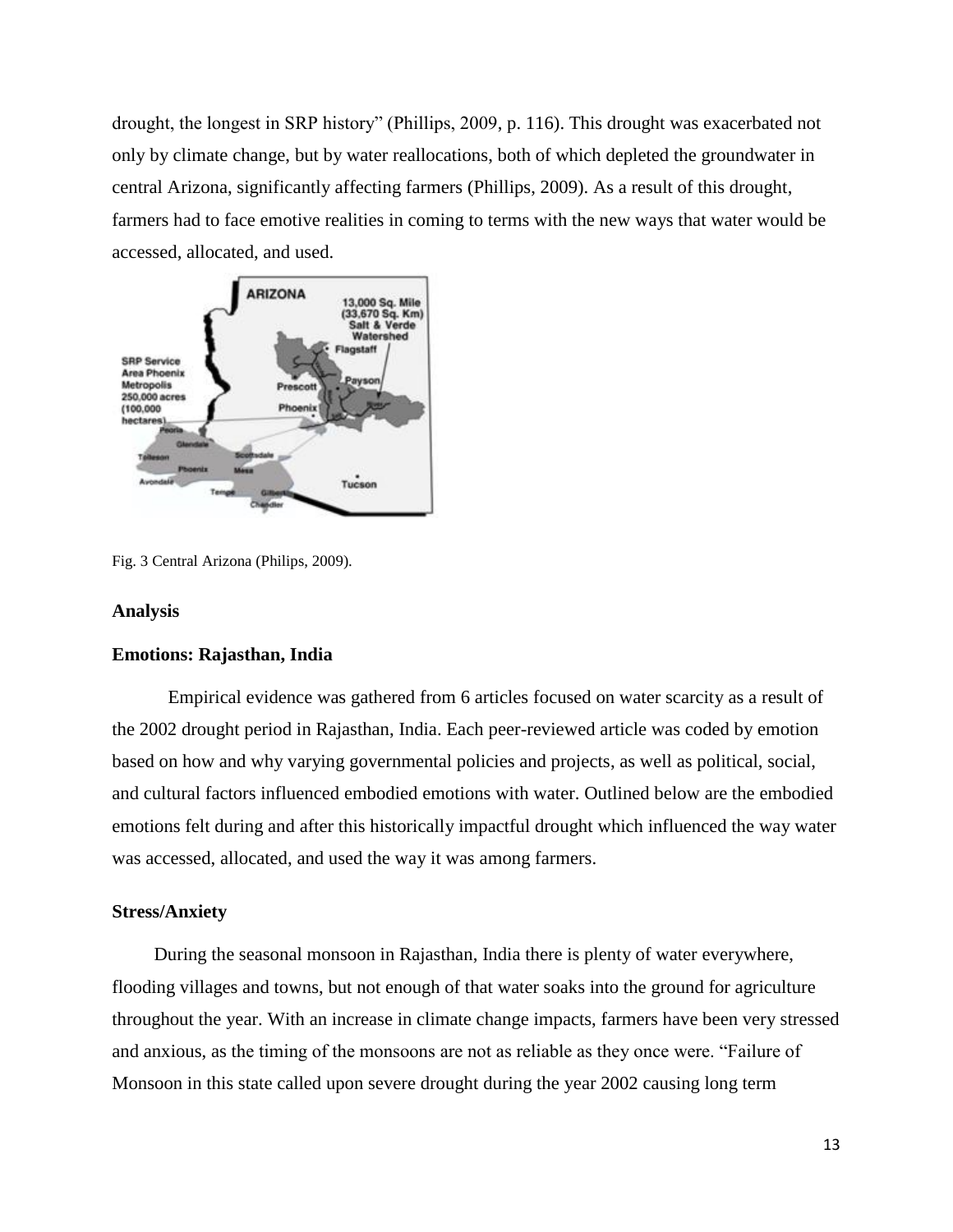consequences of shortage of food, drinking water, fodder, and also employment opportunities" (Dutta, 2015, p. 61). This is significant as more than 68% of people in India were dependent upon agriculture in some capacity. Unpredictable rainfall has left these farmers stressed and anxious about what the future holds in terms of access, allocation, and use of water in western Rajasthan, India.

#### **Frustration**

Birkenholtz (2016) used Jaipur and Bisalpur, Rajasthan as case studies to explain how coercion through eminent domain dispossessed farmers through water-grabbing to reallocate water to urban spaces where capital could be accumulated from the natural resource. Through the development of dams in 1960, many farmers were denied access to water, which has only increased since then. "But since the liberalization of the Indian economy beginning in the early 1990s, irrigators are now being dispossessed of their irrigation water by a growing state-private coalition of industrialists who exploit obscure policy provisions to gain legal entitlement to water and effect its reallocation away from irrigating farmers" (Birkenholtz, 2016, p. 97). Considering the implementation of the pipeline in the mid 1990's, it is highly possible that this has had a direct correlation to the 2002 drought.

According to a farmer in Bisalpur, "since PHED starting sending water to Jaipur, we are not allowed to take it until after it reached 312 m. this happens too late in the season to be useful" (Birkenholtz, 2016, p. 101). The associated emotion with this particular piece of empirical evidence is frustration, as the farmers were denied the use of anicuts, which were traditional dams used by farmers for irrigation purposes during the dry season. The farmers exerted their frustrations towards the reallocations of irrigation water through protests. One farmer stated that "the water comes right by, but still we get none. We protested this last year and will again" (Birkenholtz, 2016, p. 102). This water was just as much the farmers as it was everyone else's, but because of the government's economic power, the farmers were not given the right to their own resource. "As noted, the modern Indian State justifies water reallocations by using some notion of public good or by presenting them as the only desirable road to development and well-being for all" (Joy, 2014, p. 958). In this case, the wellbeing of everyone is assumed and boiled down to economic forms instead of prioritizing human rights' needs to natural resources such as water.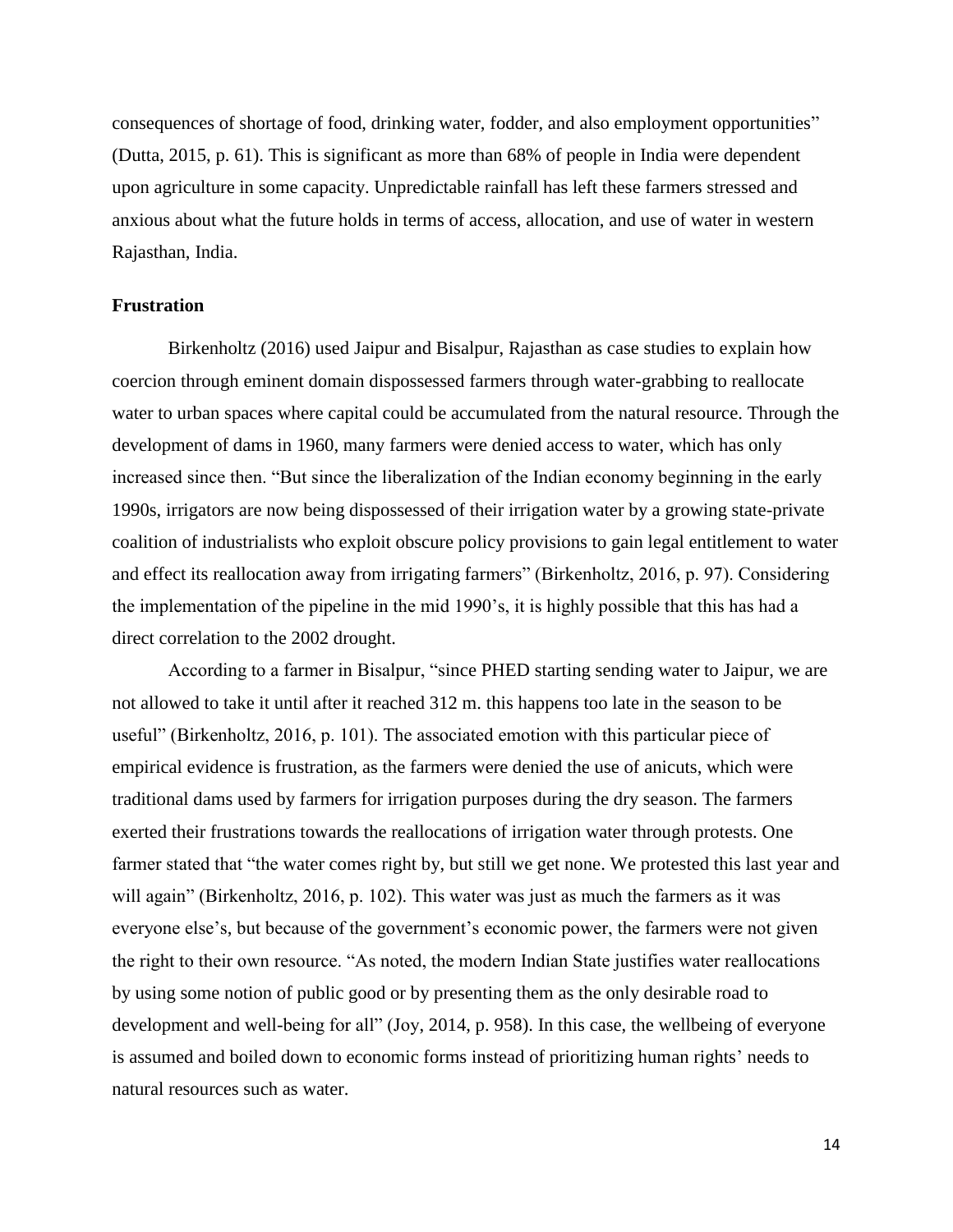Birkenholtz (2013) focused on the Marwar region of western Rajasthan where he argued that development programs unintentionally supported neoliberal policy shifts for women in the water sector which was frustrating for women. "In this way the introduction of modern technology may disempower women because it silences their productive role in water availability-rules that include their involvement in the creation of rules of behavior and social institutions of access and in the construction of physical infrastructure" (Birkenholtz, 2013, p. 357). Through the development of a canal and irrigation in 1958, colonization and sharecropping rates increased, which resulted in water logging, salinization, and declining production.

These developments frustrated women, which affected how the water was accessed, allocated, and used, as they were no longer allowed to use nadis or talabs (traditional systems for capturing water). Similar to the latter example in Jaipur, The PHED took control and implemented a piped water system to modernize the water supply in the late 1990s. A farmer in the region explained that "they [PHED] told us not to use the talab or nadi for our drinking water as this was contaminated (kharab). [They told us] we were backwards then. We were to be modern (adhunik). But [now] water does not come from the pipe and the catchment has gone bad" (Birkenholtz, 2013). Because of these women had to travel incredibly long distances to collect water, resulting in a less efficient system than they had when using the talabs and nadis.

Development planners were under the impression that new methods of water supply would displace old methods, which would be more efficient, although, that was not the outcome. One woman mentioned that "girls and women collect the water. In the kharif season period of water scarcity we have to wait for the well to fill in between filling our lota [cup used for drinking water] to fill the matka [large earthen or bronze vessel for holding water]. It takes 1- 1hours to fill the matka. We do this twice per day" (Birkenholtz, 2013, p. 365). This long and tedious process is due to the pipeline that was implemented. Alternatively, in Rajput where traditional methods are still used, they have more time for personal things, as water collection is more efficient without modern technologies. This is proof that without development projects forced upon communities, emotions associated with access, allocation, and use of water are more positive than those who are subjected to modern technologies which results in frustration.

#### **Hope**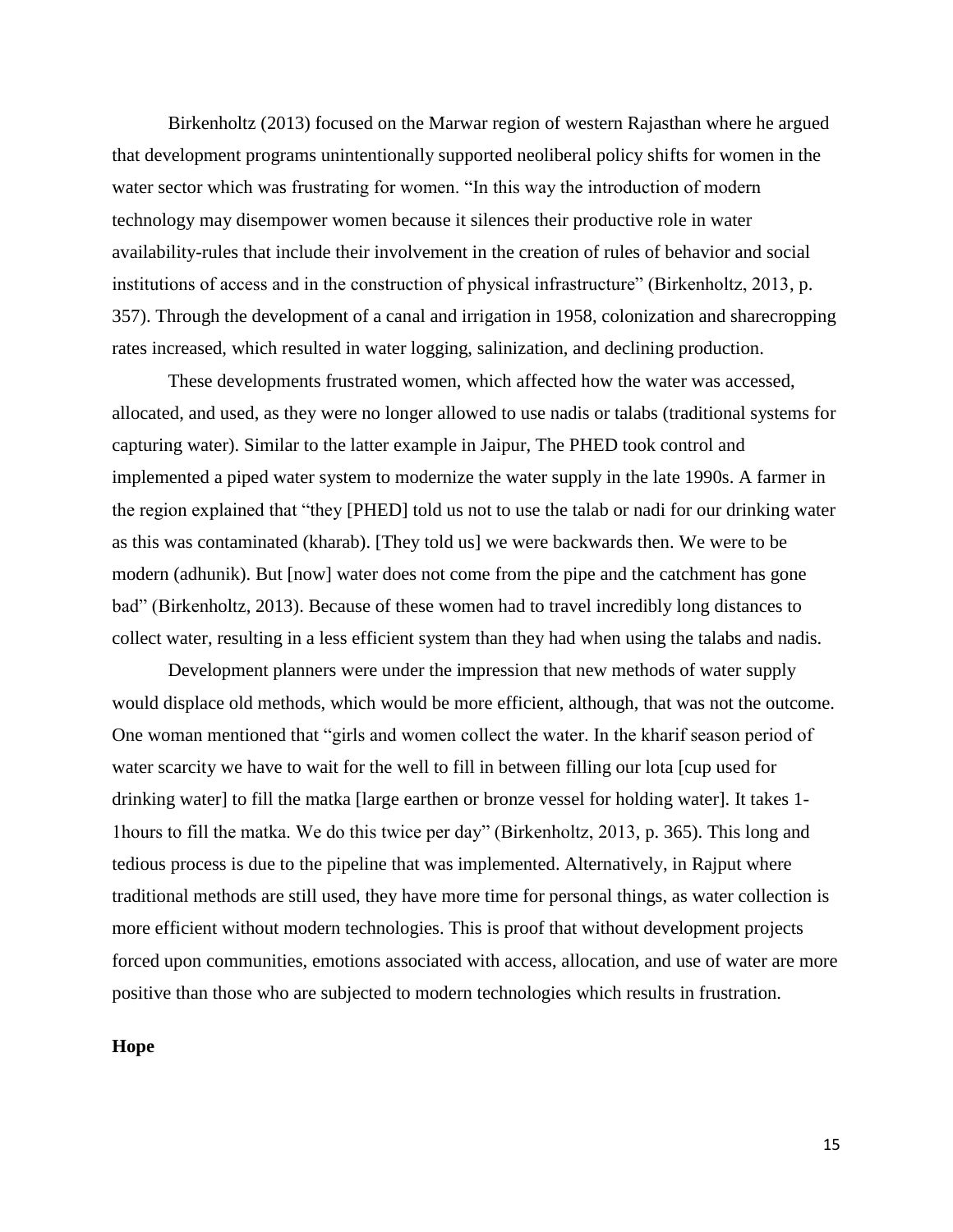Ward et al. (2016) studied how groundwater management contributed to the wellbeing of rural livelihoods in the Meghraj, Gujarat and Dharta, Rajasthan watersheds. In these agricultural communities' access to cheap pumps, changing crop patterns, and increasing populations were creating tensions for those reliant on groundwater. However, initiatives were set in place to improve aquifer sustainability and household wellbeing by allowing communities at the village level "to craft their own institutional arrangements to manage common aquifers by coordinating autonomously operated wells" (Ward, 2016, p. 15). These arrangements would improve family/social, economic, natural environment, and health factors, which resulted in an emotion of hope for the farmers and villagers. In this case they would be given the autonomy to manage water resources themselves instead of bringing in the state government to oversee issues. This would improve their overall wellbeing, as their needs would be prioritized. Because of this transition in control and management there is hope for better access, allocation, and use of groundwater in Dharta, Rajasthan.

#### **Relief**

Empirical evidence from Banerjee (2000) revealed that villages in the Jaipur and Alwar districts in Rajasthan were more water secure than ever, resulting in an emotion of relief. Farmers were able to grow crops that only fifteen years ago they never could have produced. The use of traditional water harvesting systems allowed the village to reach water security. "The villagers, with the help of a nongovernmental organization, have built 12 check dams and are carefully managing and developing their watershed" (Banerjee, 2000, p. 51). Johads and chaukas (traditional dams), assisted with storing monsoon water and recharged the groundwater.

The Andhra Pradesh government launched a water conservation program to implement the traditional water harvesting systems. The development of traditional harvesting systems led to relief for the village as they used to be drought ridden. This program allowed villages to solve their own problems, instead of relying on the state to assume what the village needed. In this case the government considered embodied emotions when addressing water scarcity which led to relief for the community. Forests were growing back and once-dry rivers were flowing with water again. This is evidence that when taking emotions into account it is not just the community that benefits, but the environment as well.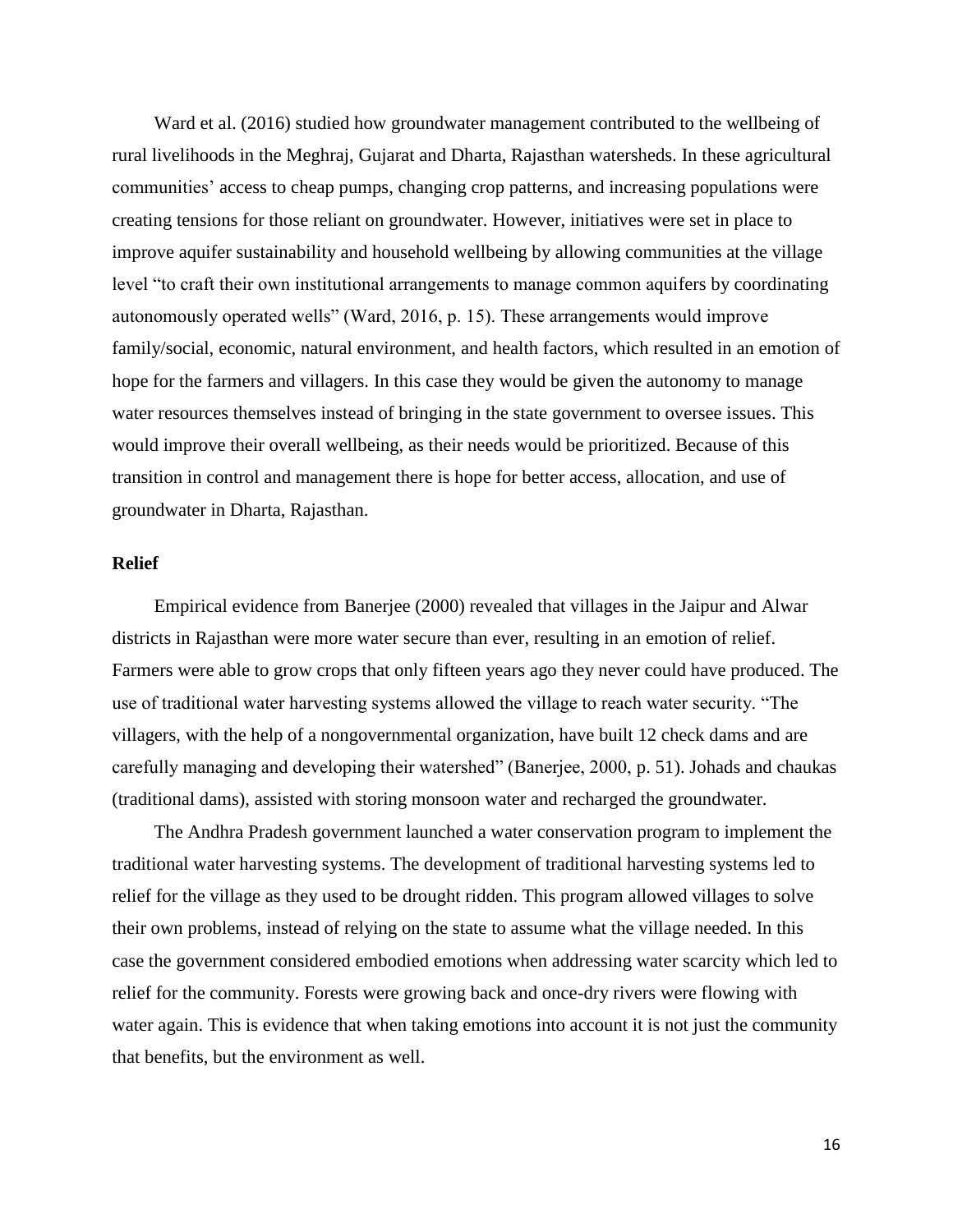#### **Peace**

According to Mishra (2012) "water management in Rajasthan is a people centric activity and holds a great amount of social significance" (p. 88). Similar to the example in Dharta, water in the Thar Desert of Rajasthan is not treated as a commodity. It is instead protected and valued through the use of traditional harvesting systems, and has been that way for centuries. This created an emotion of peace for these communities as "several government initiatives have been unsuccessful, these simple yet effective systems continue to provide locals with a constant supply of water" (Mishra, 2012, p. 89). With constant, reliable sources of water all year, these communities have not had to worry about water insecurities, which has left them with a sense of peace.

The Thar Desert is home to social and religious significance of water which is expressed in different ways. One example is the stone columns throughout the village, "the columns are a means to announce to the visitors that they are approaching a water source and that they must abide by certain unwritten norms of the Thar Desert" (Mishra, 2012, p. 87). Peace is an embodied emotional response associated with this traditional wisdom, as government intervention was rejected and not needed by the people in the Thar Desert. Cultural, socioeconomic, and emotional factors have been taken into account when managing this resource which has resulted in water security for the Thar Desert.

#### **Emotions: Central Arizona**

Similar to the previous case study, empirical evidence from 6 peer-reviewed articles were coded by emotion based on different political, social, and cultural factors which impacted farmers and residents' embodied emotions with water. Outlined below are embodied emotions that influenced how and why particular emotions were felt when accessing, allocating, and using water during the 13 year drought from 1995-2008.

#### **Stress/Anxiety**

The 13-year drought was exacerbated by "changes in demand patterns as land was converted from mainly agricultural use to urban use" (Phillips, 2009, p. 112). The SRP's Water Resource Operations staff planned to change the storage planning guidelines in 2008 to combat this drought. However, their plan to address water depletion was to rely on water from the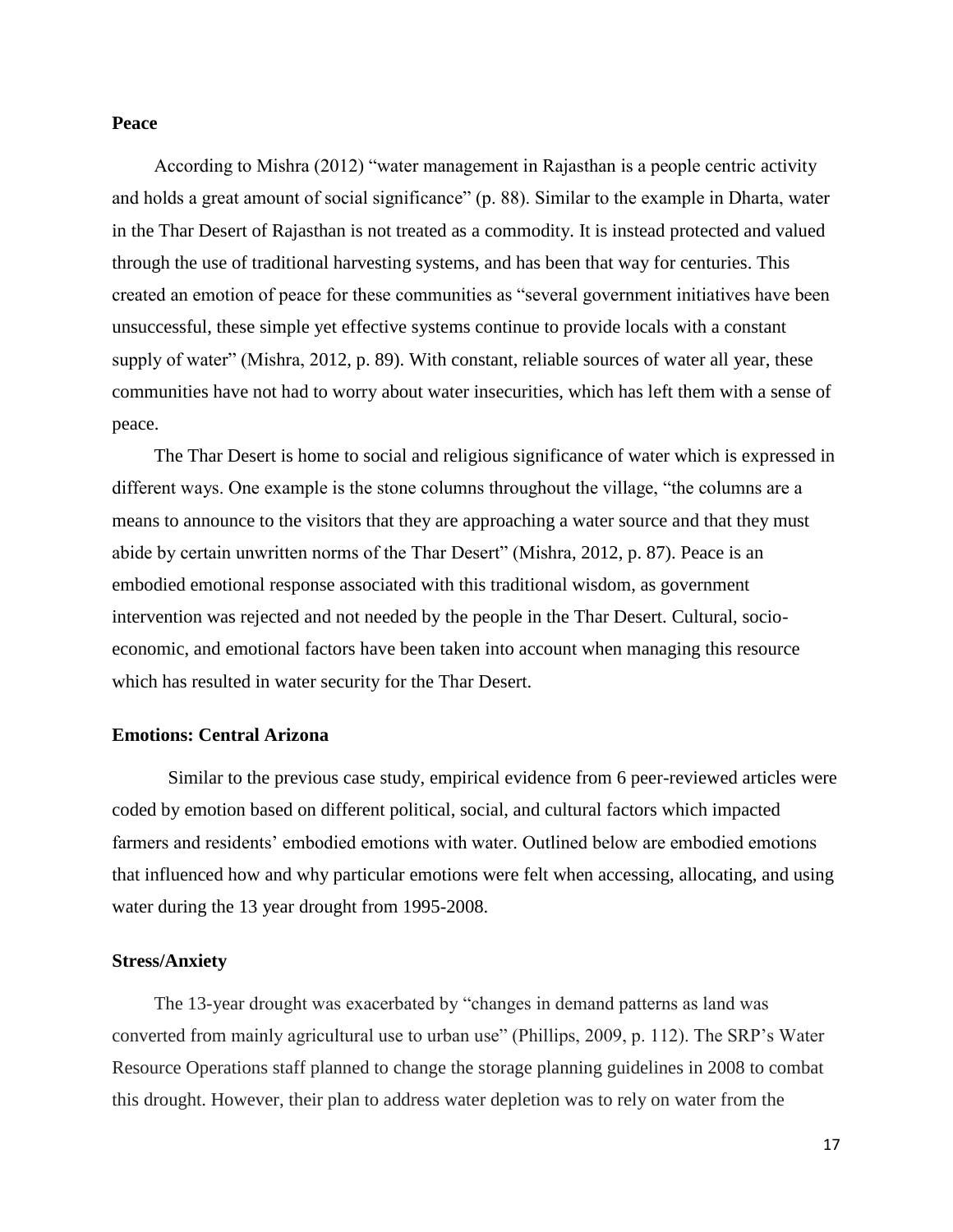Central Arizona Project (CAP), which meant that the future of the Colorado River was bleak as they were reallocating water from the Colorado River to the Salt River. According to Philips (2009) the SRP felt that reallocations did not contribute to the drought, but they instead blamed it on climate change. In the SRP's eyes the groundwater pumping and reallocations did not seem to be significant contributing factors, which neglects human centric initiatives that are part and parcel of this drought. This has left residents and farmers anxious and stressed out as access, allocation, and use of the water in this area were unknown for the future.

Rural farmers in Central Arizona have experienced stress and anxiety due to their vulnerabilities from climate change impacts and an increase in populations. For example, "intensive agricultural water use, increasing demand from a rapidly growing population, and climate variability thus combine to strain groundwater supplies, leading to aquifer overdraft, changes in surface and sub-flows, and relative scarcity" (Coles, 2009, p. 301). Even through the decline of the Hohokam, agriculture is still vital to Arizona, however, farming methods as well as climate adaptations have drastically changed over time. Indigenous peoples adapted to long term climate variations. Whereas, farmers today look to short to medium range forecasts, and turn to groundwater pumping, irrigation, and other unsustainable methods to access water since it's cheaper, but could result in future overdraft. Stress/anxiety is associated due to the amount of risks they are faced with, especially since "they have ties to the land, their communities, and their identities as farmers and ranchers" (Coles, 2009, p. 306). The farmers need to possess a willingness to adapt to climate change in order to reduce vulnerabilities and combat the stress and anxiety they are facing.

Stress and anxiety are also associated with unsustainable water consumption, which is analyzed by Chhetri (2011). "While water-consumption patterns are clearly related to its supply, they are also determined by a host of other factors such as population growth, household use, landscaping preferences, availability and use of water-conserving technologies, and overall pricing" (Chhetri, 2011, p. 21). Ultimately, water is being allocated to urban areas, leaving farmers in a stressed and anxious state with uncertainty of water security. "Although agricultural water use in the Phoenix Active Management Area (AMA) will continue to decrease in the future, the urban and industrial water use will continue to grow" (Chhetri, 2011, p. 20). Farmers were left to adapt to these changing conditions that were infringed upon them, while the government controlled their water. Even through the AMA, which is aimed to adhere to water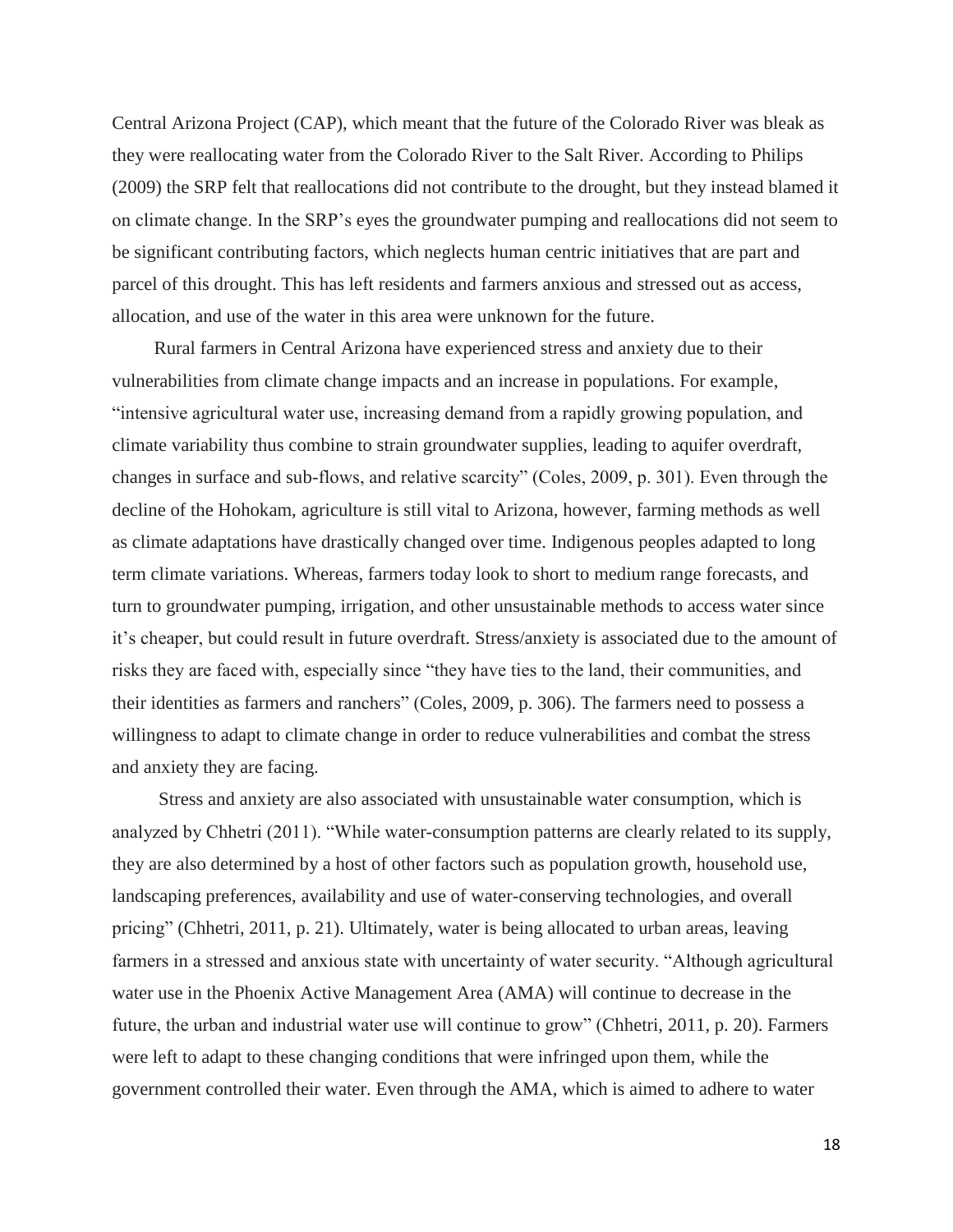conservation strategies, management, and supply augmentation programs, deepening wells and groundwater pumping are still happening, which is very stressful for these farmers.

#### **Frustration**

Bolin et al. (2008) explained how residents and farmers in Prescott, Arizona are primarily dependent on groundwater managed by the state. However, "as a consequence of increasing residential water demands, exacerbated by a drought now (2007) in its 12th year, groundwater levels in developing exurban areas in the state are declining" (Bolin, 2008, p. 1495). Similar to the pipeline project in Rajasthan implemented by the PHED, Prescott had planned the Big Chino Project (BCP) to import water from the Big Chino groundwater aquifer to recharge groundwater aquifers in Prescott. Citizen groups were frustrated by the idea of the BCP and they identified political objectives and strategies to rally against the project. "These included rural quality of life issues, ecosystem protection, stream and riparian area preservation, groundwater conservation, endangered species protection, and moral claims of obligations to the future" (Bolin, 2008, p. 1501). Although, these initiatives would not be enough to fare against the mining that took place in the Verde watershed which proved to be very frustrating for the citizens in this area.

One member of the Water Advisory Community expressed "*the fact is that bringing in Big Chino water will not stabilize the water situation because that water is going to be used for growth. So how the hell can it stabilize when we are already over-pumping? The other fact is that we are over-pumping our existing supply so much that if we brought all the Big Chino water in and put it into our source, it wouldn't be enough. So, we're still behind*" (Bolin, 2008, p. 1503). This emotion of frustration was aggravated by a lack of acknowledgment by the city, which resulted in depleted aquifers and tension that has resulted in a divide between the city.

#### **Concern**

Larson et al. (2009) discussed how water from the Salt and Verde River watersheds was being diverted from agricultural purposes to the development of Phoenix. For example, "overall, residential uses comprise the majority of municipal demand, which is expected to surpass agricultural uses as the dominant sector of regional demand by 2025" (Larson, 2009, p. 1016). Social surveys were administered to forty neighborhoods, to observe knowledge and concern about water scarcity where they lived. "Overall, the residents, policymakers, and scientists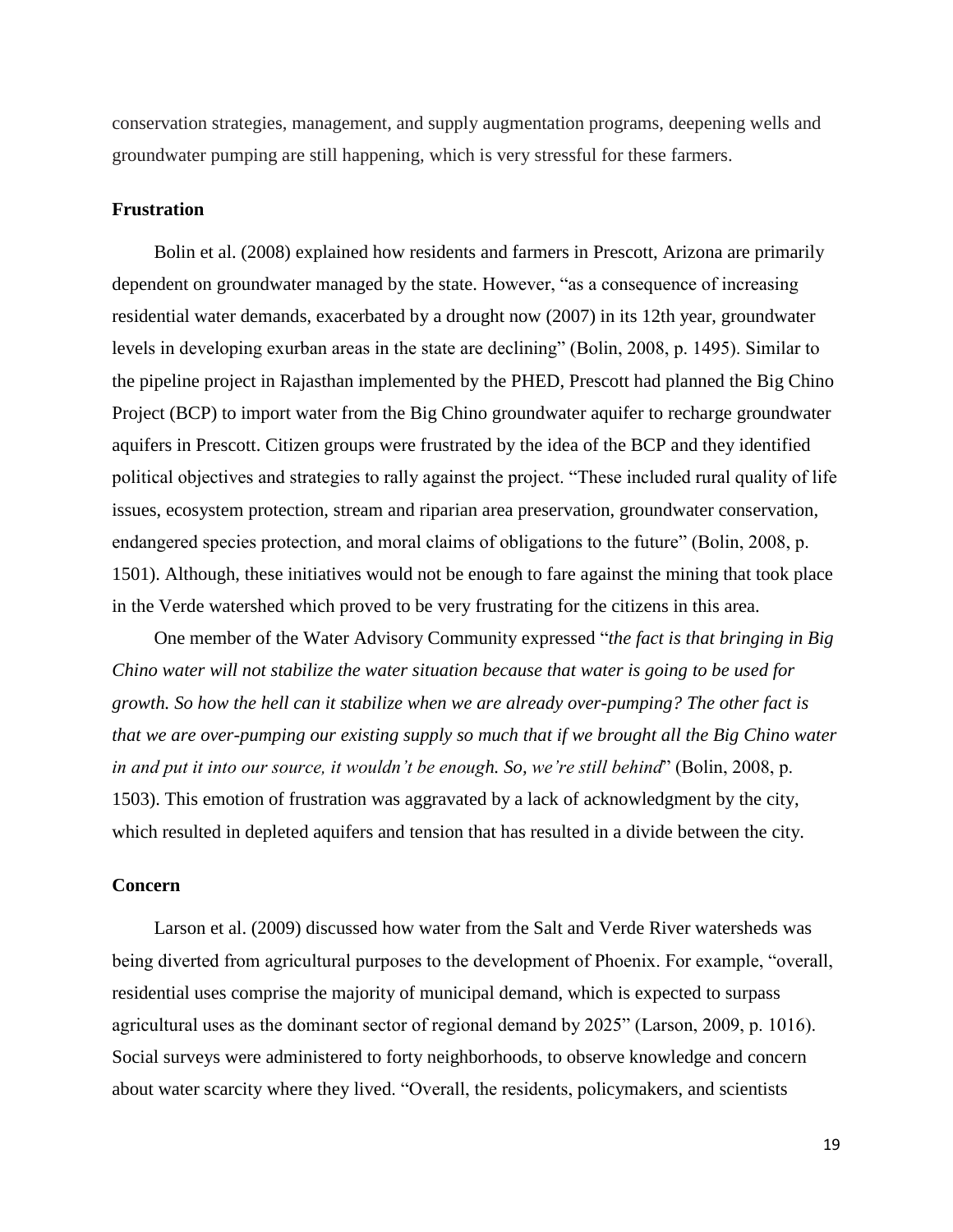expressed greater concern for region-wide drought and water use compared to local-scale risks" (Larson, 2009, p. 1017). This was worrisome as respondents perceived climate change to be the only cause of climate change, rather than considering individual contributions to excess water use which also leads to water scarcity. "Policymakers also strongly supported traditional supplyaugmentation strategies for resource management, whereas scientists stressed stricter regulation of water demand" (Larson, 2009, p. 1019). The emotion here is concern, as all of the actors were unsure of whether putting prices on water or boundary organization was the best way to combat the issue. In this case, residents, policymakers, and scientists all had different perspectives on how to tackle the issue which is concerning for their future when it comes to accessing, allocating, and using water.

#### **Relief**

Traditional water systems contain cultural, political, and social meanings which was the case for the Hohokam irrigation system in Arizona. "As such, water claims are based on an unwritten but understood ownership gained through communal labour in the construction and maintenance of the system" (Rogers, 2013, p. 252). For indigenous groups water is viewed as a holistic property, with both cultural and spiritual significances. "The history of the Gila River Indian Community (GRIC) presence and irrigation activities in the Salt River Valley basin is highly relevant because the appropriation doctrine, otherwise known as "first in time first in line", prioritizes water based on timing" (Rogers, 2013, p. 253). Meaning, whoever put water to beneficial use first, received rights to the water. However, the Hohokam were not counted as citizens, so even though they accessed the water first, they were not recognized for that. The GRIC later won a settlement which allowed the Hohokam to continue growing traditional crops with traditional methods of collecting and storing water. After winning the settlement the associated emotion would be characterized as relief, however, that does not underscore the challenges that they still face today.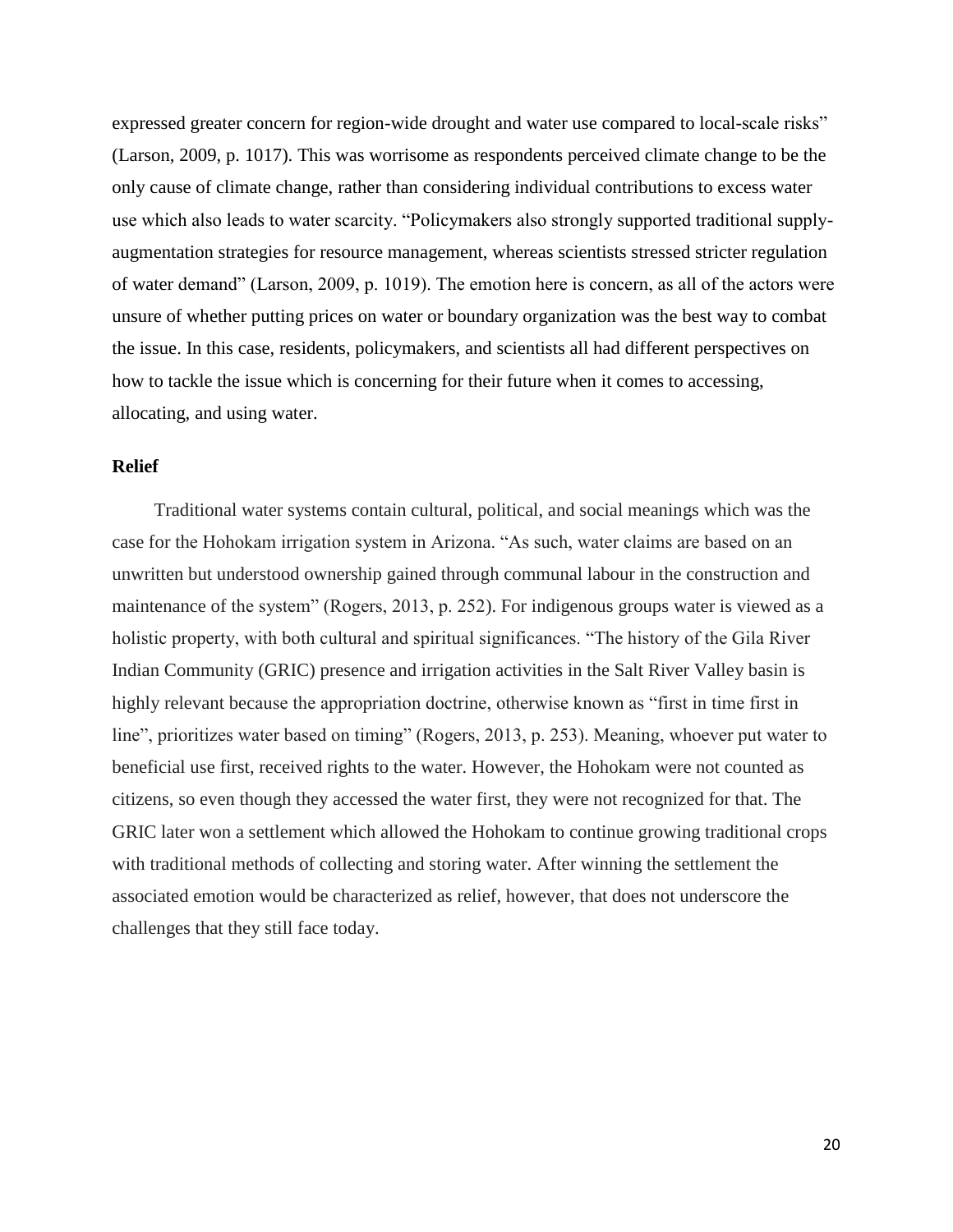| Emotion        | <b>Reason for Associated Emotion</b>                                                                                                     | Author(s)                                                               | Area                                           |
|----------------|------------------------------------------------------------------------------------------------------------------------------------------|-------------------------------------------------------------------------|------------------------------------------------|
| Frustration    | Reallocation of water from rural to<br>urban. New policies restricted farmers<br>from receiving irrigation when they need<br>it.         | Trevor Birkenholtz:<br>(2016)                                           | Jaipur, Rajasthan                              |
| Frustration    | Water supply technologies reworking<br>gendered socio-ecological relations.                                                              | Birkenholtz, Trevor:<br>(2013)                                          | Jodhpur, Rajasthan                             |
| Frustration    | Pipeline projects depleting groundwater.                                                                                                 | Bolin, Bob., Collins,<br>Timothy., Darby, Kate                          | Central Highlands                              |
|                | Drought in 2002 caused by water<br>Stress/Anxiety allocations due to urbanization.                                                       | Dutta, Dipanwita.,<br>Kunda, Arnab., Patel,<br>N.R., et al.             | Rajasthan                                      |
| Stress/Anxiety | Farmers experiencing vulnerability from<br>climate change impacts and an increase<br>in urbanization.                                    | Coles, Ashley., Scott,<br>Christopher                                   | Southeastern<br>Arizona                        |
|                | Longest drought in the SRP. Climate<br>change projections predict a water crisis<br>Stress/Anxiety in Salt River Valley.                 | Phillips, Daniel.,<br>Reinink, Yvonne.,<br>Skarupa, Timothy., et<br>al. | <b>Salt River Valley</b>                       |
|                | Unsustainable water consumption and<br>Stress/Anxiety   impacts from climate change.                                                     | Chhetri, Netra                                                          | Central Arizona                                |
| Concern        | Diverging perspectives between policy<br>actors, residents, and scientists.<br>Ecological concern about water<br>shortages and scarcity. | Larson, K.L., White,<br>D.D., Gober, P., et al.                         | Salt and Verde<br>watersheds                   |
| Relief         | Using traditional methods to store<br>groundwater and the government is in<br>support.                                                   | Banerjee, Tirtho                                                        | Jaipur Rajasthan                               |
| Relief         | The government transitioned to<br>supporting the Hohokam's water rights.                                                                 | Rogers, Peter.,<br>Edmiston, Stephanie                                  | Central Arizona<br>(Gila River)                |
| Hope           | Subjective wellbeing, village irrigator<br>communities, manage their own<br>institutional arrangements.                                  | Ward, J., Varua, M.E.,<br>Maheshwari, B., et al.                        | Meghraj and Dharta<br>watersheds,<br>Rajasthan |
| Peace          | Used traditional wisdoms instead of<br>government intervention, resulting in<br>sustainable water supplies.                              | Mishra, Anupam                                                          | Jaisalmer,<br>Rajasthan                        |

# **Findings:**

This qualitative literature review has given meaning to both the differences and similarities between the emotions felt in the Global North and Global South in terms of how social relations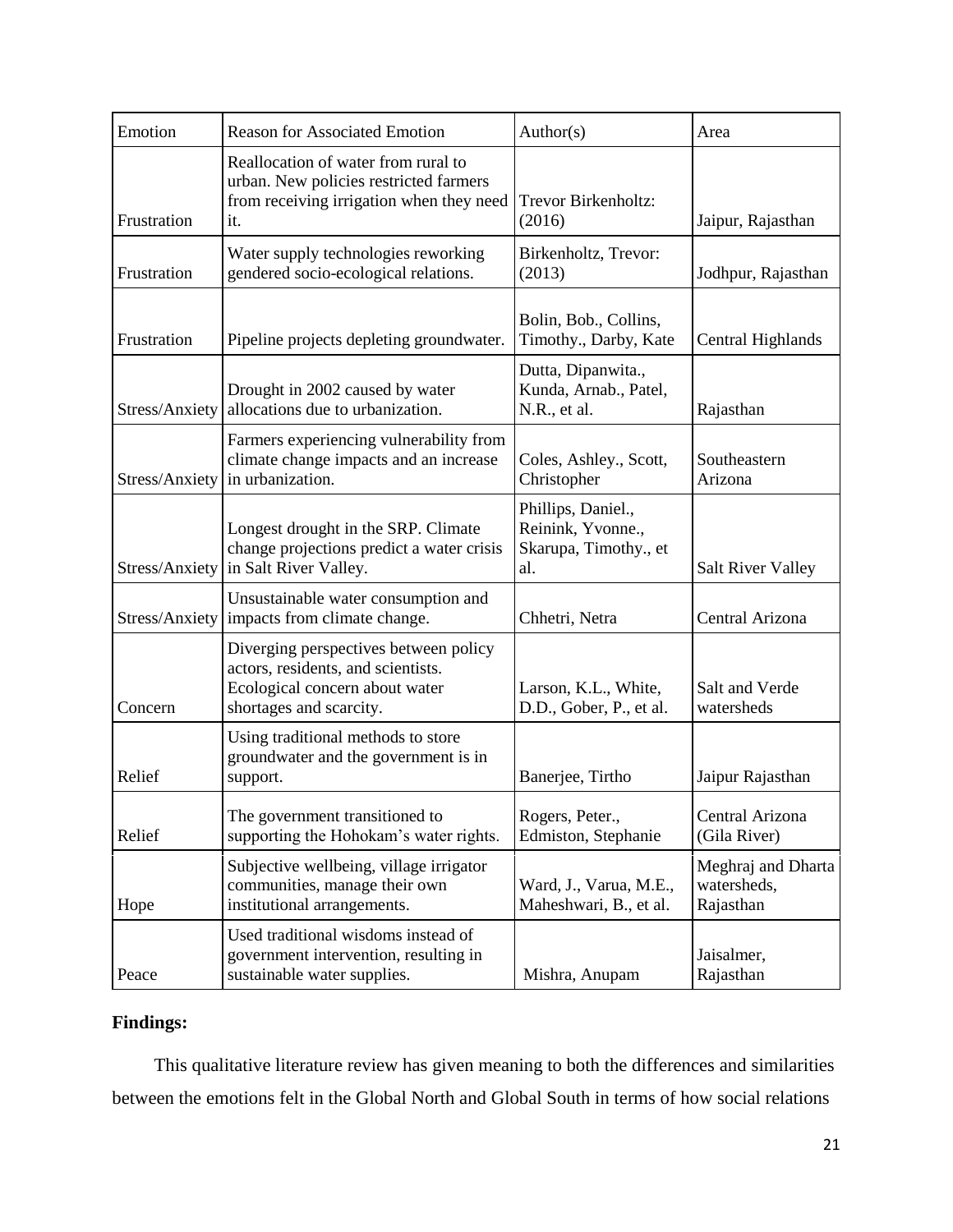of power and climate change influenced different embodied emotions. These emotions further dictated the way water was accessed, allocated, and used in both areas. Emotions coded for western Rajasthan, India consisted of frustration, hope, peace, and relief. Whereas, emotions for central Arizona, United States included stress/anxiety, frustration, concern, and relief. This roughly demonstrated that negative emotions were more prevalent in the Global North, which is cause to a lack of consideration of how embodied emotions affect the way water was accessed, allocated, and used among certain communities. Recognizing structures, conflicts, and means of control that shape each emotion is key to understanding what motivates these embodied emotions, and how they are correlated to farmer's nature-society relations with water.

It is important to consider that "the embodied emotions of water are experienced in different spaces and to varying degrees, depending on the situation on any given day, and constitute the various sufferings that people experienced with respect to water in their everyday lives" (Sultana, 2011, p. 168). This suggests that emotions are not static, which emphasizes the importance of acknowledging the varying emotions that could have shaped these communities between different time/space continuums. It is also imperative to consider inefficiencies with this thematic analysis, as farmers didn't directly state the emotion felt in that situation. Instead, emotions were coded based on nuanced criteria

The emotion of frustration for both places was influenced by reallocations of water. This was mediated through a power dynamic, where the government used means of coercion and modern infrastructure to displace water from farmers for economic benefit. In Rajasthan, farmers were denied the right to use traditional water harvesting methods by the state even though they guaranteed a reliable water supply and didn't harm the environment. Women's frustrations were also a factor in Rjasthan, whereas gender was not mentioned in regards to Arizona's water resources. In Rajasthan women had to spend hours a day collecting water instead of going to school or pursuing personal goals. This created significant barriers for women and girls in their day to day lives.

Stress and anxiety for those in Rajasthan and Arizona were due to unpredictable monsoon rains, as a result of climate change impacts and rapidly growing populations in urban spaces. Whereas, concern in central Arizona was based on conflicting views and opinions from residents, scientists, and policymakers who all had different ideas of how to combat groundwater depletion in the future.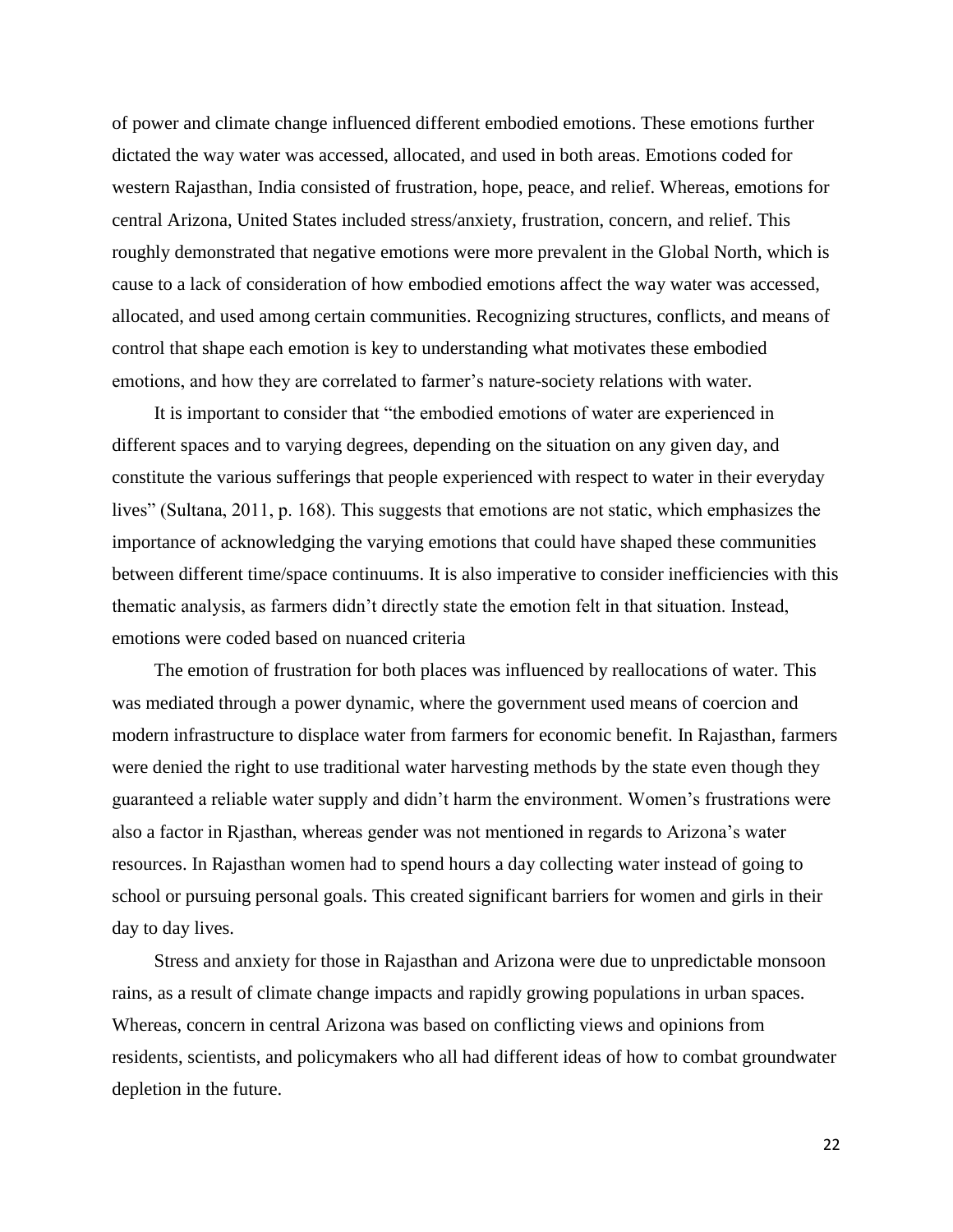Hope was coded for the farmers in Dharta, Rajasthan as the state government was going to give farmers the autonomy to manage their own aquifers. This gave agricultural communities a sense of hope for the sustainability of their groundwater resources, which would eventually improve how water would be accessed, allocated, and used in that village. The people of the Thar Desert in Rajasthan have continued using traditional harvesting methods for centuries without government intervention. Because of this they have not experienced water conflicts, as they have remained relatively water secure which has created a sense of peace for these areas.

Relief was felt by both regions. In Rajasthan's case farmers transitioned to traditional water harvesting systems which eventually led to water security. The government provided villages in Jaipur the support and supplies they needed, but let them take control of it on their own without government intervention. For central Arizona, the Hohokam were eventually given the right to use traditional farming methods, which resulted in relief for the community as they were given permission to reintroduce traditional water harvesting systems back into their farming practices.

These findings suggest that social and political structures modeled in the hydrosocial cycle do affect flows of water in societies. However, these different structures and means of control do in fact influence embodied emotions which are directly correlated to how farmers access, allocate, and use water the way they do. Based on this study I have identified a gap in the hydrosocial cycle which highlights how emotions did have a direct effect on the way farmers accessed, allocated, and used water during these drought periods. Through this analysis embodied emotions towards natural resources were proven to be a higher priority in Rajasthan's decision-making processes than the United States'.

#### **Conclusion:**

My goal in this paper was to engage with the hydrosocial cycle theory to contribute to emotional geography scholarship. This nuanced analysis allows for an expansion of current debates on emotional geographies to better understand how and why nature-society relations play out the way they do. Through this comparison between droughts in central Arizona, United States and western Rajasthan, India I demonstrated how embodied emotions influence how and why access, allocation, and use of water happen the way they do. Social and political relations of power, culture, economy, and gender were explored to emphasize how those subjectivities towards water affect rural farmers embodied emotions with the natural resource.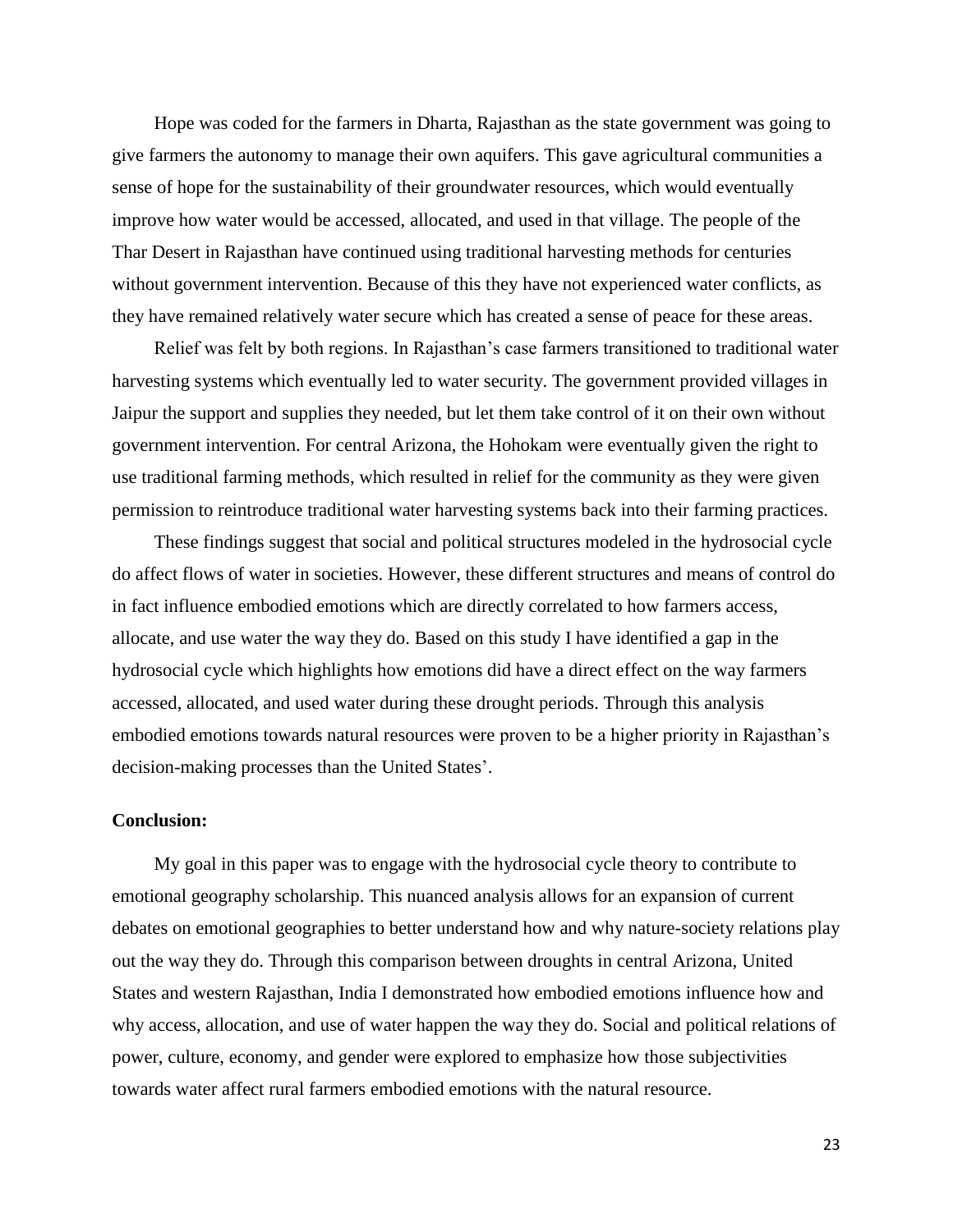Through this paper I have identified a gap in the hydrosocial cycle that highlights the missing element of how embodied emotions influence the way water shapes societies. As analyzed through emotions of frustration, stress/anxiety, concern, relief, hope, and peace it is evident that in some areas of Rajasthan water is valued as more than a commodity. This entails that embodied emotions in association with nature-society relations are a higher priority in western Rajasthan than in central Arizona. Ultimately, this analysis enables us to better understand how and why people find meaning in natural resources. This could lead to an adjustment of how water is controlled and managed, which could contribute to an increase in sustainable access, allocation, and use of water among different societies. This realm of research in emotional geographies scholarship can contribute to a greater conceptualization of how and why certain communities undergo water conflicts and injustices, and potentially lead to a consideration of embodied emotions in future decision-making processes.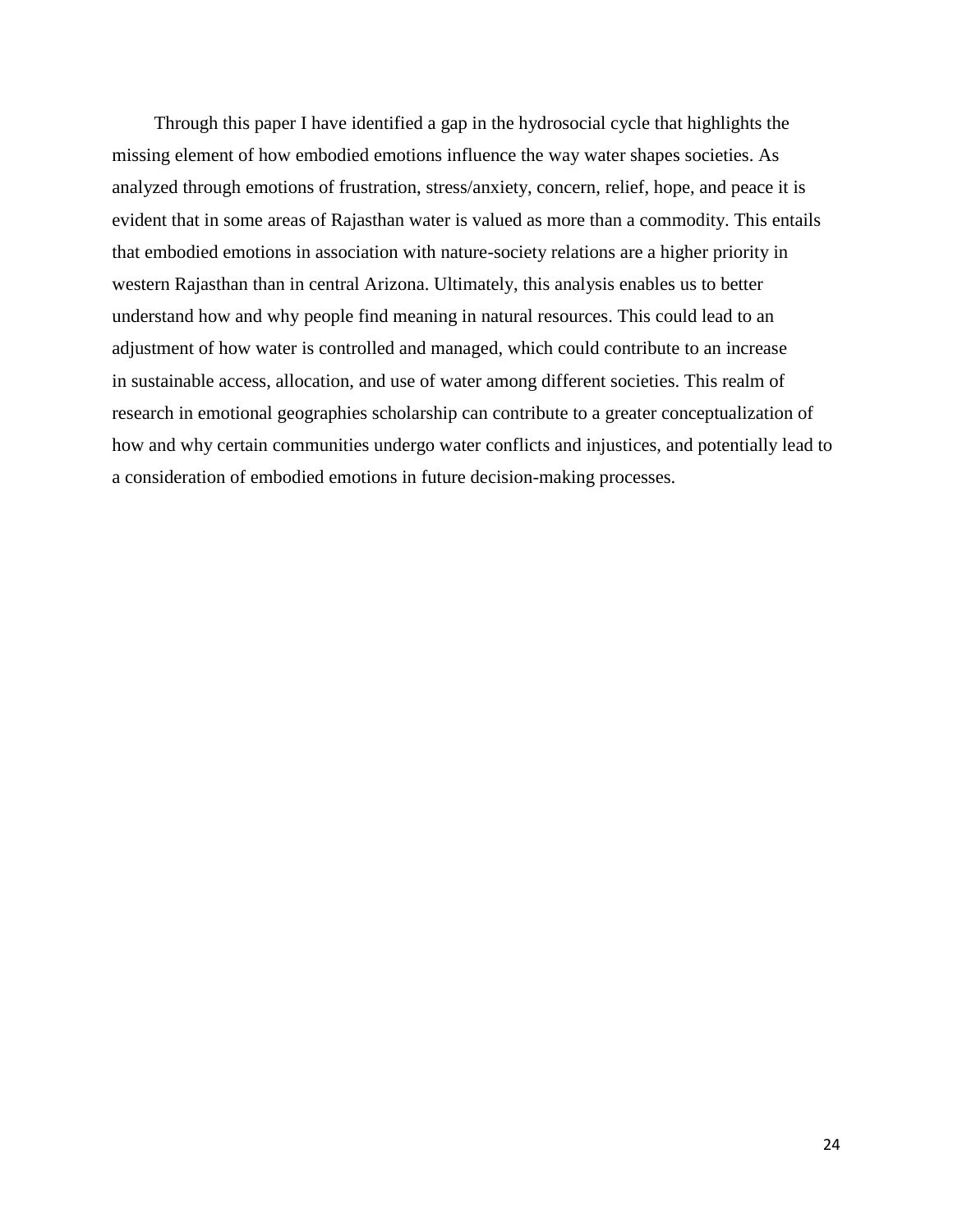## **Bibliography**

Banerjee, Tirtho. (2000). Harvesting the Monsoons: Restoring Ancient Systems; to Answer Water Woes. *Hinduism Today, 51* 

Birkenholtz, Trevor. (2016). Dispossessing irrigators: Water grabbing, supply-side growth and farmer resistance in India. *Geoforum*, *69,* 94-105

Birkenholtz, Trevor. (2012). Network political ecology and theory in climate change vulnerability and adaptation research. *Progress in Human Geography, 36(3),* 295-315

Birkenholtz, Trevor. (2013). "On the Network, off the Map": Developing Intervillage and Intragender Differentiation in Rural Water Supply. *Environment and Planning D: Society and Space, 31(2),* 354-371

Bolin, Bob., Collins, Timothy., Darby, Kate. (2008). Fate of the Verde: Water, Environmental conflict, and the politics of scale in Arizona's central highlands. *Geoforum, 39(3),* 1494-1511

Chhetri, Netra., B. (2011). Water-demand management: assessing impacts of climate and other changes on water usage in Central Arizona. *Journal of Water and Climate Change, 2(4),* 288- 312

Clarke, Victoria., Braun, Virginia. (2017). Thematic analysis. *The Journal of Positive Psychology, 12(3),* 297-298

Coles, Ashley. R., Scott, Christopher. A., (2009). Vulnerability and adaptation to climate change and variability in semi-arid rural southeastern Arizona, USA. *Natural Resources Forum, 33,* 297- 309

Dallman, Suzanne., Ngo, Mary., Laris, Paul., Thien, Deborah. (2013). Political Ecology of Emotion and Sacred Space: The Winnemem wintu Struggles with California Water Policy. *Emotion, Space, and Society, 6,* 33-43

Dutta, Dipanwita., Kundu, Arnab., Patel, N.R., Saha, S.K., Siddiqui, A.R. (2015). Assessment of agricultural drought in Rajasthan (India) using remote sensing derived Vegetation Condition Index (VCI) and Standardized Precipitation Index (SPI). *The Egyptian Journal of Remote Sensing and Space Sciences, 18(1),* 53-63

Haden, Van R., Niles, Meredith T., Lubell, Mark., Perlman, Joshua., Jackson, Louise E. (2012). Global and local concerns: What Attitudes and Beliefs Motivate Farmers to Mitigate and Adapt to Climate Change? PLoS ONE, 7(12), 1-8

Joy, K.J., Kulkarni, Seema., Roth, Dik., Zwarteveen. (2014). Re-politicising Water governance: exploring Water Re-allocations in term of Justice. *Local Environment,* 19(9), 954-973